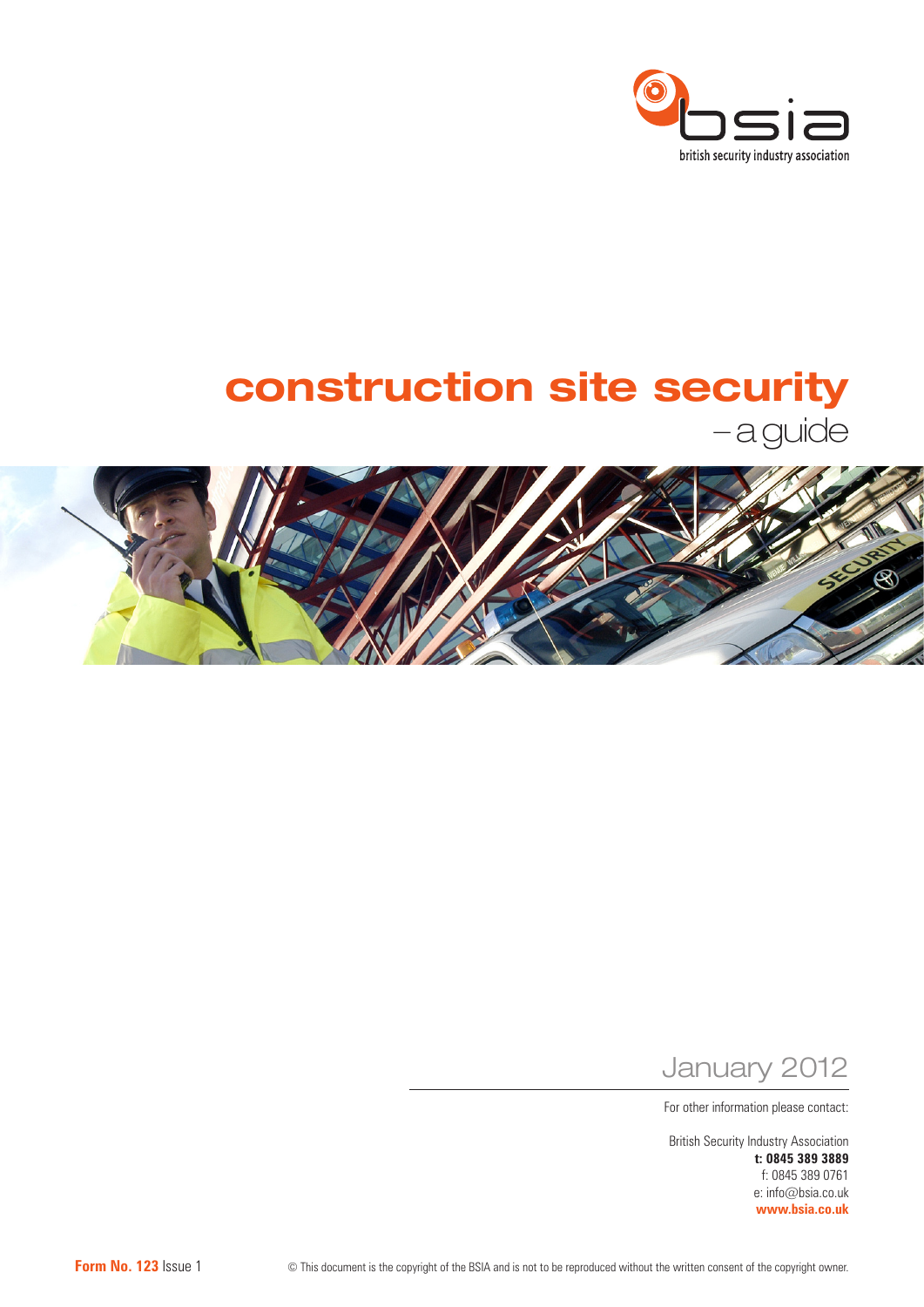# **Contents**

| 1                       | <b>SCOPE</b>                                                  | 4                |
|-------------------------|---------------------------------------------------------------|------------------|
| $\overline{\mathbf{2}}$ | <b>TERMS, DEFINITIONS AND ABBREVIATIONS</b>                   | 4                |
|                         | 2.1 Definitions                                               | 4                |
|                         | 2.2 Abbreviations                                             | 5                |
| 3                       | <b>THREAT ASSESSMENT AND RISK ANALYSIS</b>                    | 5                |
|                         | 3.1 Introduction                                              | 5                |
|                         | 3.2 Raw Risk Register                                         | 6                |
|                         | 3.3 Example Raw Risk                                          | $\overline{7}$   |
|                         | 3.4 Risk Appetite                                             | 8                |
| 4                       | <b>MITIGATION</b>                                             | 8                |
|                         | 4.1 Introduction                                              | 8                |
|                         | 4.2 Mitigation Strategies                                     | $\boldsymbol{9}$ |
|                         | 4.3 Residual Risk Register                                    | 9                |
|                         | 4.4 Example Residual Risk                                     | 9                |
| 5                       | <b>GENERAL PRINCIPLES OF MITIGATION</b>                       | 10               |
|                         | 5.1 Deterrence, Detection, Delay and Response                 | 10               |
|                         | 5.2 Layered Security                                          | 11               |
| 6                       | <b>SECURING THE SITE</b>                                      | 11               |
|                         | 6.1 General Guidance                                          | 12               |
|                         | 6.2 Physical Measures                                         | 12               |
|                         | 6.3 Operational Measures                                      | 14               |
| $\overline{\mathbf{z}}$ | <b>CASE STUDY</b>                                             | 15               |
| 8                       | <b>PRACTICAL SUGGESTIONS FOR ADDRESSING RISKS</b>             | 16               |
|                         | 8.1 Introduction                                              | 16               |
|                         | 8.2 Site Access                                               | 16               |
|                         | 8.3 Lighting                                                  | 17               |
|                         | 8.4 CCTV Surveillance Systems                                 | 17               |
|                         | 8.5 Guards                                                    | 18               |
|                         | 8.6 Scaffolding, Ladders and Stair towers<br>8.7 Tower cranes | 18<br>18         |
|                         | 8.8 Vehicles and plant                                        | 18               |
|                         | 8.9 Site offices                                              | 19               |
|                         | 8.10 Protection of existing / completed property              | 20               |
|                         | 8.11 Small tools                                              | 20               |
|                         | 8.12 Materials and fuel                                       | 20               |
|                         | 8.13 Police Liaison                                           | 20               |
| 9                       | <b>BIBLIOGRAPHY</b>                                           | 21               |
|                         | 9.1 Referenced Documents                                      | 21               |
|                         | 9.2 Further Reading                                           | 21               |
|                         |                                                               |                  |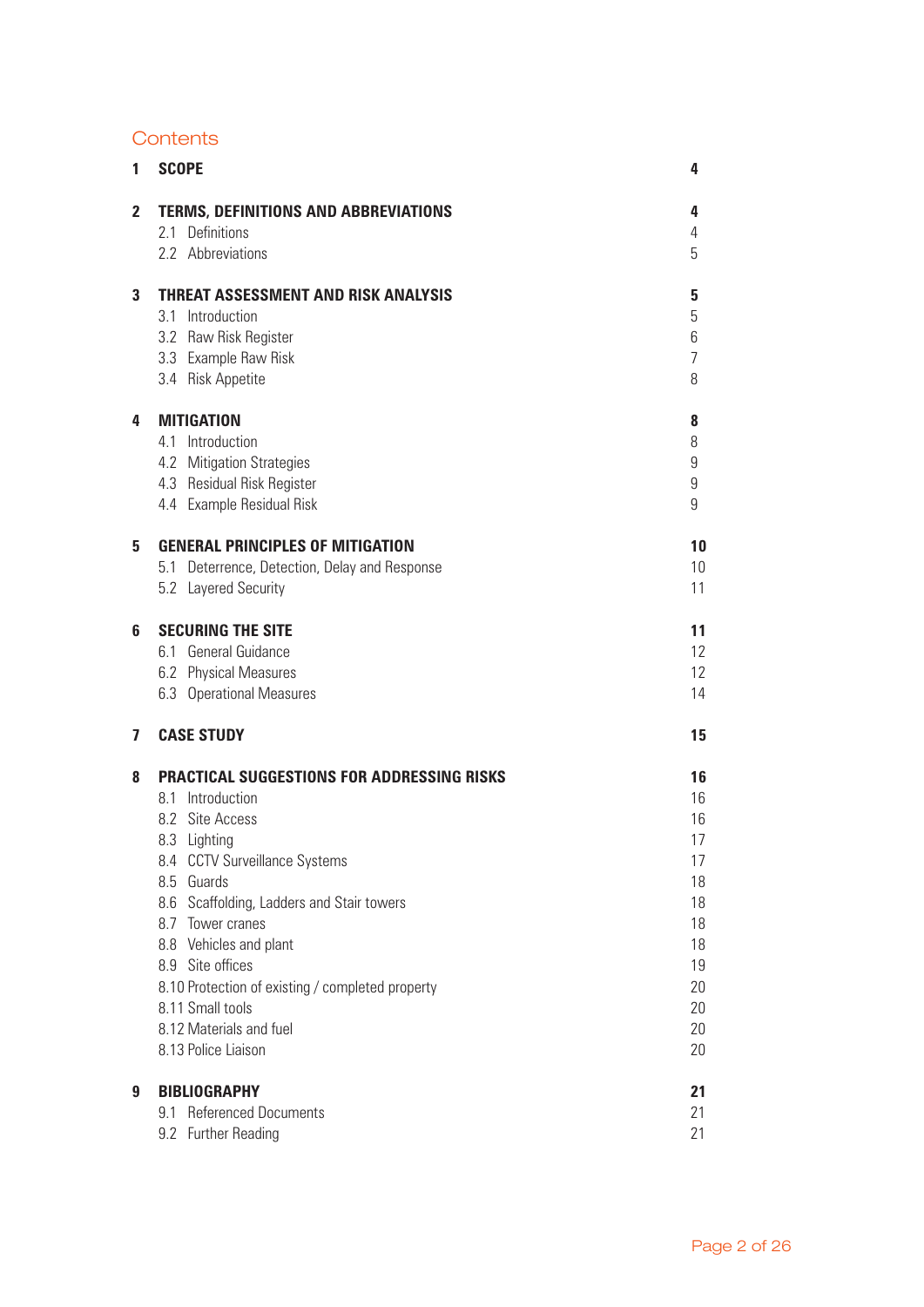# **Introduction**

Construction sites are easy targets for the opportunist thief; the high value of plant and equipment can lead to quick and easy profit for the successful thief. Depending on locality, each site will have its own issues of concern. Construction sites are subject to a number of threats, against which security should be applied by the site operator. These include theft, vandalism and deliberate damage and terrorism.

**Theft** is common. The high value of construction plant and materials and the nature of a construction site, with its constant change and movement make this crime tempting for the opportunistic, as well as the carefully planned crime.

**Vandalism** is also common and may occur as a result of political or commercial concerns on the part of the perpetrators as well of mindless lust for damage and destruction.

**Terrorism** is potentially an issue as well; not only is there a threat of politically-motivated attacks on construction sites to delay or prevent construction; there is also a risk of terrorist pre-positioning of devices or materiel to allow or perform destructive acts after completion of construction.

Building and construction sites provide a security challenge due to their constant change; both physically in the value and accessibility of the property they contain, and the frequent access needed by a wide variety of outside contractors.

This guide is intended to provide a recommended approach to security to be taken by site operators both before and during construction and during the handover of the construction site to the eventual site operator, landlord or owner.

As every construction site will differ in terms of scale, location, duration of work and the security risks it is not possible for a single guide to cover all possibilities. The approach of this guide is to describe the techniques of threat assessment and risk analysis. The general principles of risk mitigation are then described before some practical examples are given.

© BSIA 2012

The material in this guide is for general information purposes only and does not and is not intended to constitute professional advice. No liability is accepted for reliance upon this guide.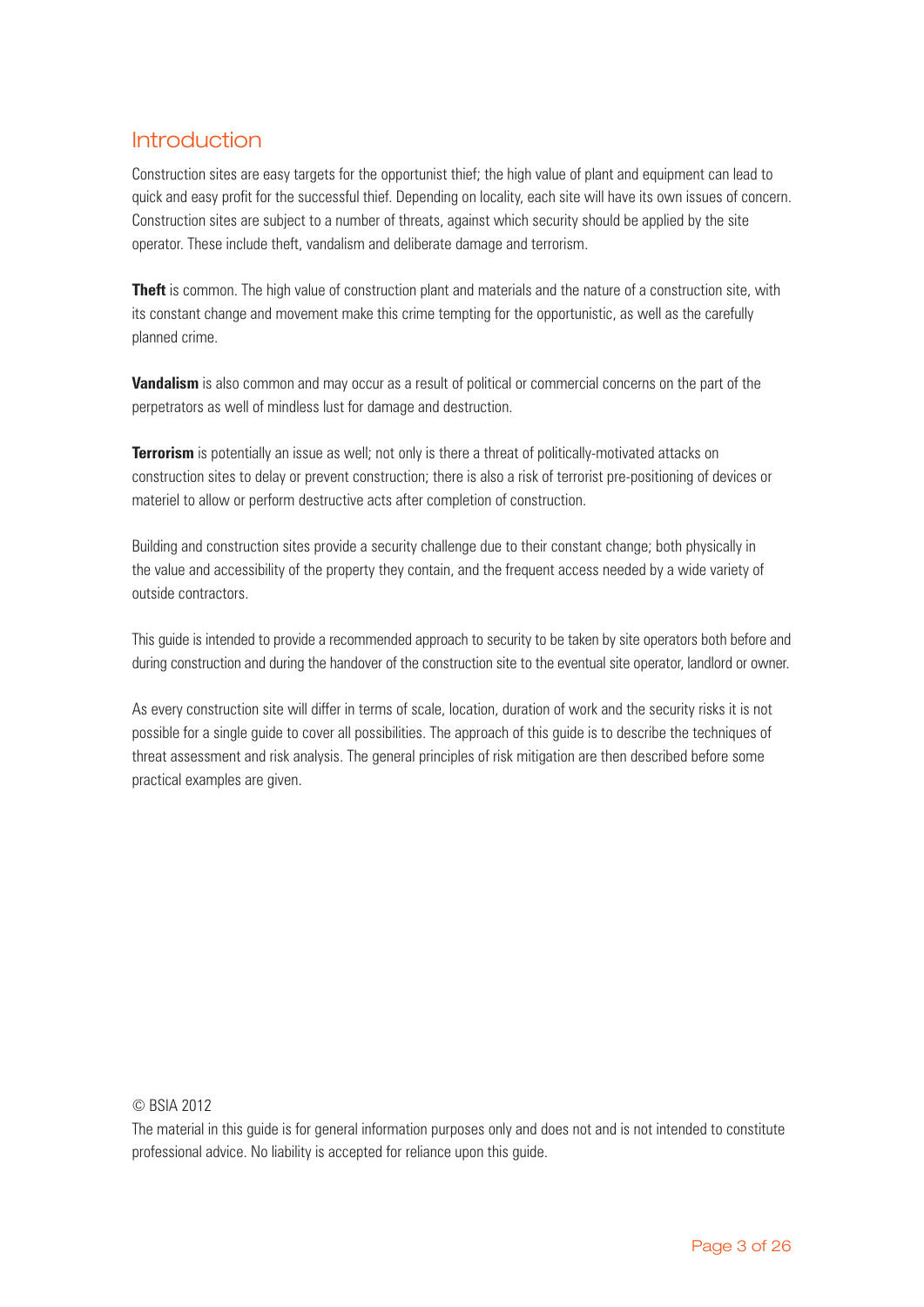# 1. Scope

These guidelines are designed to provide site managers and operators with an overview of the common considerations of risk assessments and security measures to be taken into account on construction sites. It is not intended to be a detailed manual, but should be used to help frame thinking about security and to outline the process to follow in preparing risk assessments and the necessary mitigation measures to be taken. In general, it is assumed that managers and operators will either have internal specialist resource to assist in the development of a security plan or will retain a security consultant to assist in this development. It is also assumed that the security operational package will be delivered by a commercially-procured third-party.

# 2. Terms, definitions and abbreviations

### **2.1 Definitions**

### **2.1.1 Event**

Occurrence or a change in a particular set of circumstances.

### **2.1.2 Guard Force**

The term guard force in this document refers to the people with the responsibility for protecting the site. On a larger site this may be a permanent contingent of guards. On smaller sites this might be a guard patrol or an individual with responsibility for security among other responsibilities.

### **2.1.3 Hazard**

An event with negative consequences, brought about through natural, environmental or non-malicious human intent (e.g. flooding).

### **2.1.4 Impact**

The outcome of an event that affects objectives. In the context of this guide an impact is something that will prevent or hinder the operation of the construction site. (Also known as a consequence).

### **2.1.5 Raw Risk**

The risk as assessed before mitigation.

### **2.1.6 Residual Risk**

The risk as assessed after mitigation.

### **2.1.7 Risk**

A threat or hazard assessed for likelihood and impact.

### **2.1.8 Risk Appetite**

'The amount of risk that an organisation is prepared to accept, tolerate, or be exposed to at any point in time.' NOTE: This definition is taken from The Orange Book: Management of Risk – Principles and Concepts, HM Treasury, 2004.

### **2.1.9 Threat**

An event with negative consequences, brought about through malicious human intent (e.g. arson).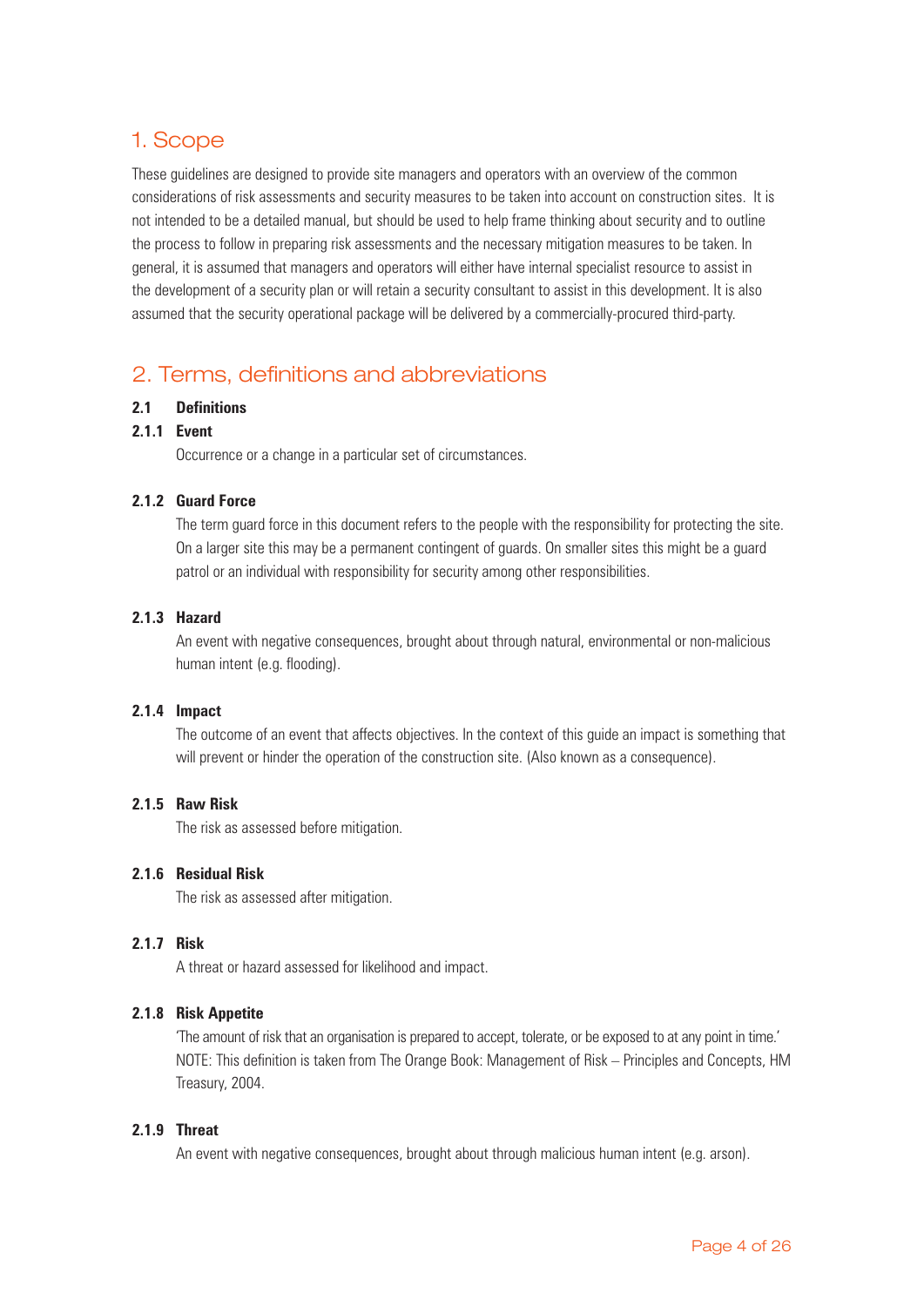### **2.2 Abbreviations**

- **ACS** Access Control System
- **CCTV** Closed-Circuit Television
- **CTSA** Counter Terrorism Security Advisor
- **IDS** Intruder Detection System

# 3. Threat assessment and risk analysis

### **3.1 Introduction**

Fundamental to security is the concept of **risk**. The definition of risk used throughout this guide is: "A **threat** or **hazard** assessed for likelihood and impact"

A **threat** is defined throughout this guide as:

"An event with negative consequences, brought about through malicious human intent"

A **hazard** is defined throughout this guide as:

"An event with negative consequences, brought about through natural, environmental or non-malicious human intent"

The risks that may affect a construction site can change rapidly during the construction process and it is important to regularly re-assess the situation. For example preventing travellers from occupying an area of land may be important prior to construction but after building commences theft of materials may be more likely. To make it easier to maintain an awareness of the risks it is recommended that a register be created. The register will contain a list of all of the perceived threats and hazards and details of the actions taken with regard to each. Registers can have many forms, for example a spreadsheet or a folder with a separate page for each threat. It is important to separate the contents into two identifiable parts (although they could be on the same page):

| <b>Raw Risk Register</b><br>(see 3.2) | A catalogue of the risks identified as being of concern, together with an<br>assessment of their likelihood and impact before they have been addressed. This<br>information forms the input to the analysis. For each risk a "Risk Appetite" is<br>decided and then measures determined to mitigate the risk so that it is below the<br>level of acceptable risk appetite. |  |  |  |
|---------------------------------------|----------------------------------------------------------------------------------------------------------------------------------------------------------------------------------------------------------------------------------------------------------------------------------------------------------------------------------------------------------------------------|--|--|--|
| <b>Residual Risk Register</b>         | Details how the measures to mitigate the risks have reduced the perceived level of                                                                                                                                                                                                                                                                                         |  |  |  |
| (see 4.3)                             | risk (hopefully below the "risk appetite"). This forms the output of the analysis.                                                                                                                                                                                                                                                                                         |  |  |  |

The method for completing the registers is described in more detail below.

Both registers are living documents and the process of risk assessment and mitigation is iterative, i.e. it continues constantly through the life of the project. Not only can the risks change but also the risk appetite and the available methods of mitigation. When a risk is re-assessed reference can be made to the information in the register to reduce the work required.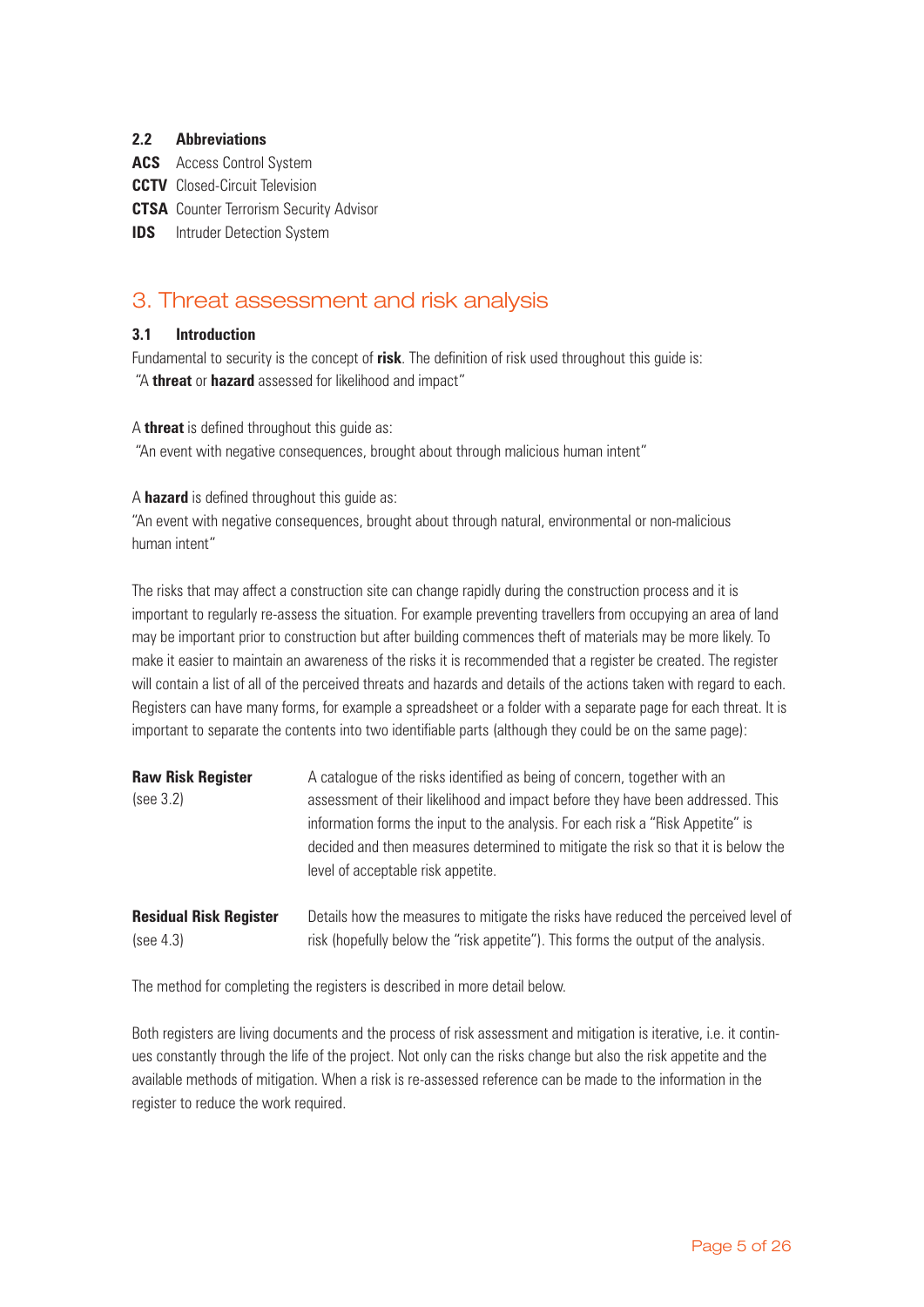# **3.2 Raw Risk Register**

### **3.2.1 Threat and Hazard Assessment**

A useful method of threat assessment is to categorise threats and hazards by type. Hazard assessment will often include health and safety aspects, as well as contingency planning, especially where extreme weather, accident or other 'accidental' or environmental events are concerned. Nonetheless, hazard-derived risks should be included in the site risk register and their mitigation recorded just as with threat-derived risks. Generally, threats and hazards fall into these categories:

- Threats to life
- Threats to property and assets
- Threats to operations

This categorisation may be helpful when first considering the range of threat and hazard to which a site or development may be subject.

# **Typical threats for a construction site**

Threats that may be considered typical will vary according to the type and location of the site. The following are suggestions but each site will be individual.

- Theft of plant
- Theft of fuel
- Theft of materials from the site
- Vandalism
- Arson
- Breaches of security into existing buildings
- Robbery or attacks on the construction workers
- Reconnaissance of development to discover details of completed building
- Bombs (perhaps planted for detonation after completion)
- Intruders intent on committing suicide
- Protesters (either related to the site activity or simply for publicity)

Whilst considering threats the risk assessment should take into account hazards. In part this is because the methods of mitigation (see below) may help for both threats and hazards. The following hazards are typical:

- Flooding, storm damage, etc
- Landslide, earthquake, etc
- Project issues (Staff injury, Failure of supplier's business, Finance, etc)

# **3.2.2 Risk Analysis**

As noted above, risks are threats or hazards, analysed by likelihood and impact. For assessment purposes, a number of methods may be employed to 'score' these; generally, it is suggested that a simple traffic light system (Red-Amber-Green) may be best used, as numeric scores give a false impression of precision. Whichever means is used, the risk score is the product of **likelihood** x **impact**.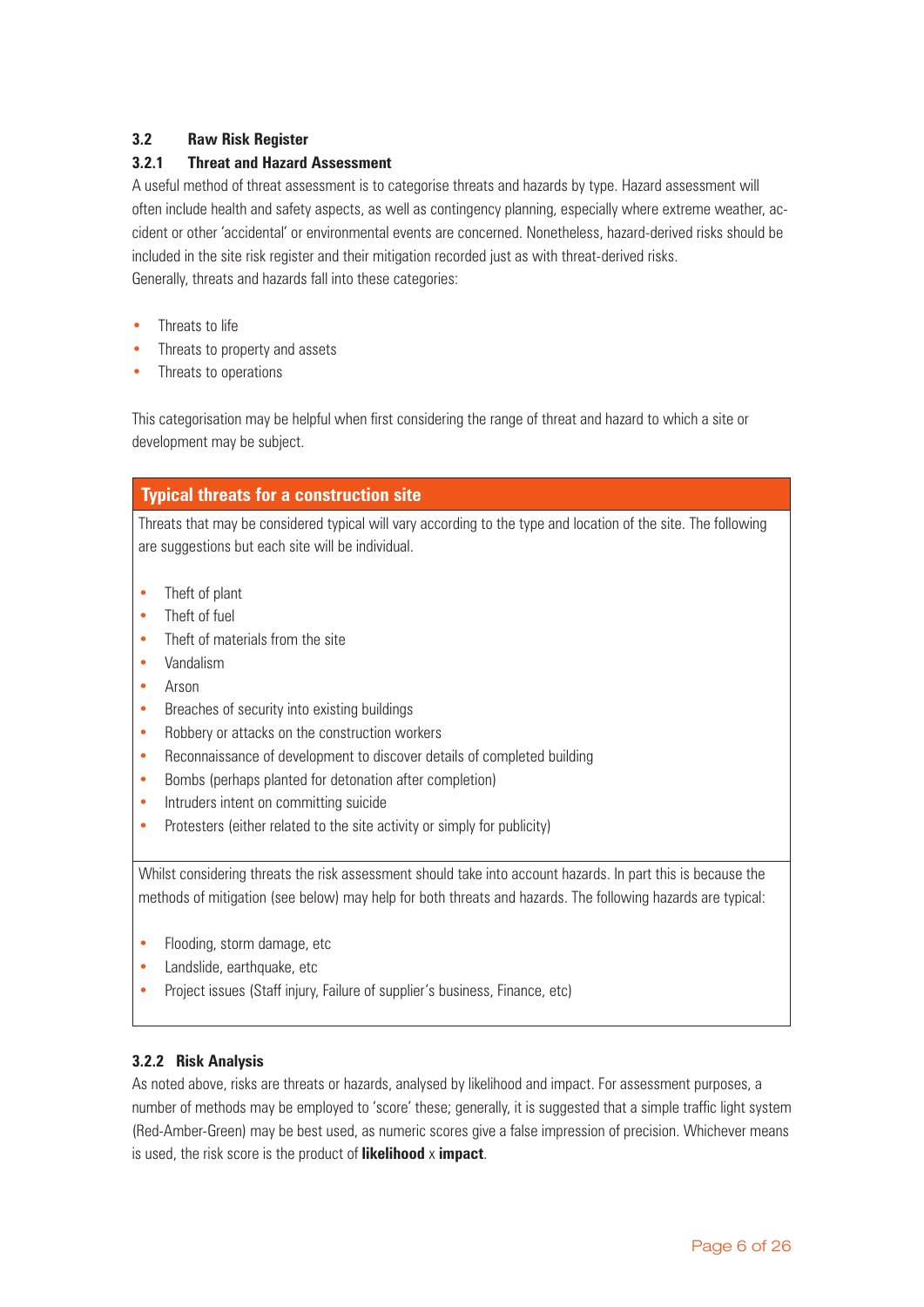It is important to bear in mind that impact may take various forms – some impacts are straightforward and are defined by danger to life or property, others are less tangible and may involve reputational impact which might, for example, reduce shareholder value in a company or damage reputation sufficiently to impact the winning of new business.

For example, a given threat – perhaps opportunistic pilferage from site – will be assessed. The likelihood is quite high (bearing in mind that this initial assessment will be conducted on the basis of things as they are at the time, not as they will be after mitigation), but the impact is relatively low. Using rough numeric values, a high likelihood is 5, a low impact is 1 – the risk score is thus  $5 \times 1 = 5$ . Referencing the table below, it can be seen that the resultant raw risk is Amber. Note here that the precise numbers used will vary according to the risk appetite (see below) of the assessor. Also note that likelihood is often conditioned by local circumstances and demography, as well as relative attractiveness of target assets to criminals or other malicious elements.

| <b>Risk Score</b> | <b>Categorisation</b> | <b>Notes</b>                        |
|-------------------|-----------------------|-------------------------------------|
| $0 - 1$           | White                 | No significant risk                 |
| $2 - 4$           | Green                 | Low risk $-$ may be mitigated       |
| $5-10$            | Amber                 | Medium risk $-$ should be mitigated |
| $10+$             | Red                   | High risk $-$ must be mitigated     |

# **3.3 Example Raw Risk**

If we consider the threat of theft of fuel then the details in the raw risk register could appear as follows (the actual details will be specific and different for each site).

| <b>Raw Risk Register (Sample extract)</b> |                                                                                                                                                                                                                                                                                                                                                                                                                 |  |  |  |  |
|-------------------------------------------|-----------------------------------------------------------------------------------------------------------------------------------------------------------------------------------------------------------------------------------------------------------------------------------------------------------------------------------------------------------------------------------------------------------------|--|--|--|--|
| <b>Risk</b>                               | Theft of fuel                                                                                                                                                                                                                                                                                                                                                                                                   |  |  |  |  |
| Owner                                     | Site manager                                                                                                                                                                                                                                                                                                                                                                                                    |  |  |  |  |
| Description                               | Fuel used for vehicles and generators is a desirable commodity<br>for thieves as it is not easily traced and is of relatively high<br>value. During and following theft of the fuel it is likely that fuel<br>will be spilled causing environmental damage with associated<br>clean up costs. Loss of fuel may prevent operation of<br>machinery causing delays. Damage to fuel tanks will be costly<br>to fix. |  |  |  |  |
| Likelihood                                | Very high (5/5)                                                                                                                                                                                                                                                                                                                                                                                                 |  |  |  |  |
| Impact                                    | High $(4/5)$                                                                                                                                                                                                                                                                                                                                                                                                    |  |  |  |  |
| Raw risk                                  | = Likelihood x Impact, $5 \times 4 = 20$ .<br>High Raw Risk (must be mitigated)                                                                                                                                                                                                                                                                                                                                 |  |  |  |  |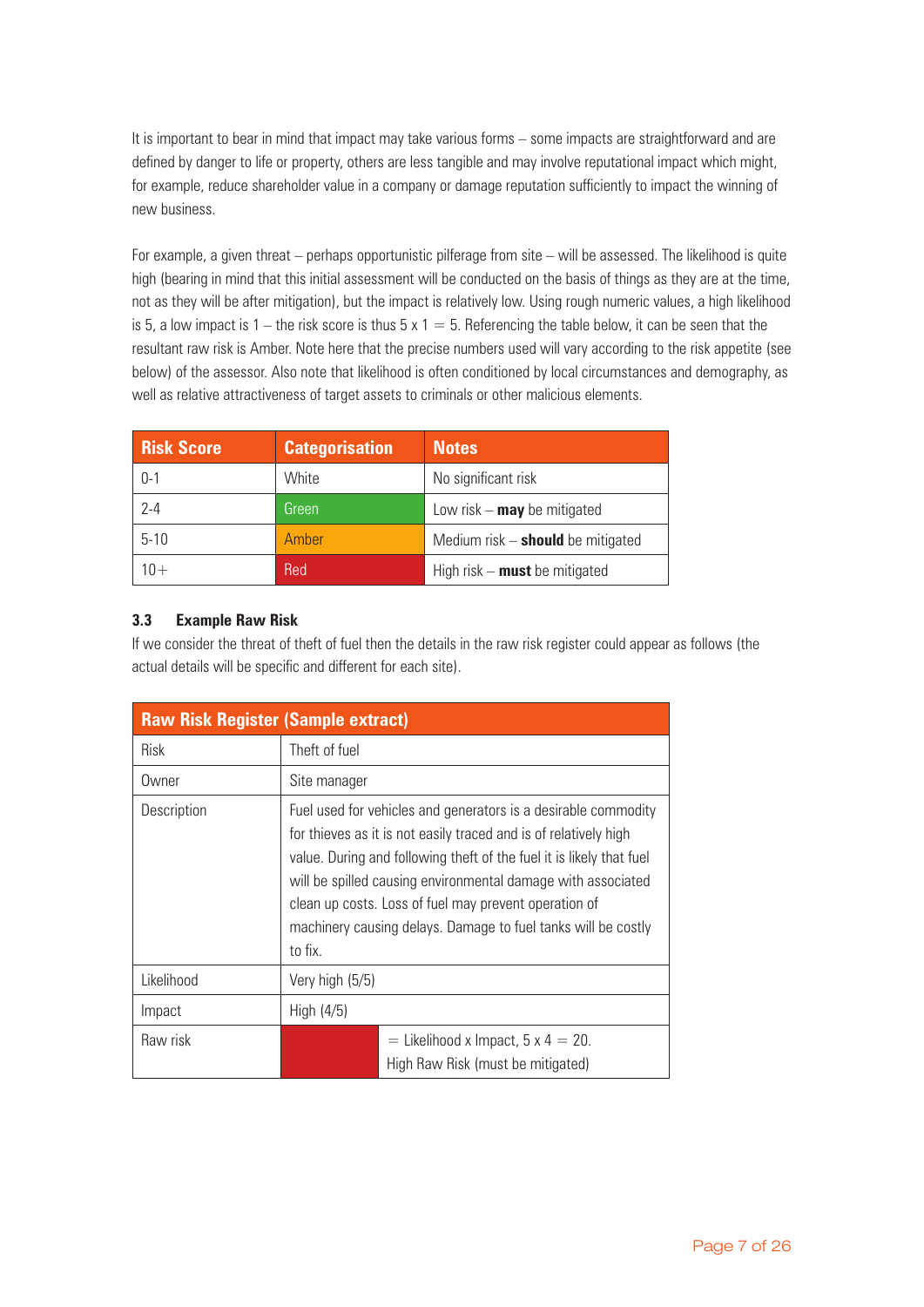### **3.4 Risk Appetite**

A key concept to understand is that of risk appetite. A site operator or manager must understand the extent to which he is comfortable with carrying risk – i.e. to what extent he is prepared to commit resource to mitigate risk and what level of risk he considers acceptable. Without this understanding and without tying the risk register and risk rating to risk appetite, risk assessment, analysis and management will become an empty exercise.

Continuing our example of fuel theft we may consider that the risk appetite is rated at perhaps 5 (out of 25). It would be wrong to assume that the risk appetite is going to be zero. Achieving a zero residual risk normally involves a high cost in terms of security measures that might be more costly than suffering the loss.

# 4. Mitigation



Once raw risks are assessed and categorised in order of severity in the raw risk register, mitigation should be applied. Broadly, mitigation may take three forms:

- Ignore / Accept
- Export / Transfer
- **Address**

**Ignoring** a risk is sometimes appropriate, where the cost (in terms of financial or resource exposure) of any mitigation exceeds the impact of the event which defines the risk. Risks should only be ignored, however, after careful analysis of mitigation cost and impact. Ignoring a risk means that no action is taken to counter it but does not mean it is forgotten. Such risks should still be reviewed in case the situation has changed.

**Exporting** a risk can be performed through insurance or contracting of a third party to deliver mitigation. While this is entirely sensible, for example, where this can be done for the expenditure of less resource than if directly mitigated by the operator or manager, it is important to remember that this does not export responsibility for, or ownership of, the risk, but merely for its management. This presents a risk in itself, in that management of the risk falls mainly outside of the control of the operator or manager.

**Addressing** a risk is the application of mitigation measures directly by the operator or manager. Generally, this will involve the application of people, processes or technology to an issue to reduce the impact or the likelihood (or, ideally, both) of a risk, in order to bring its rating down to below the operator or manager's risk appetite. This document necessarily concentrates on direct addressing of the risk.

Using the numeric risk analysis method briefly described above, if we consider a raw risk with a likelihood of 4 and an impact of 3 then we have a risk score of 12. Let us assume that a risk appetite of 4 is accepted. This means that to address the risk mitigation measures should be put in place so that either the likelihood is reduced from 4 to 1, the impact is reduced from 3 to 1, or a combination of mitigation reduces both to at most 2. The risk after mitigation is the residual risk.

Whilst it may be possible to reduce the risk to a very low level ("zero risk"). The cost of doing so may be higher than the impact or the method of mitigation could itself have an unacceptably negative impact on the operation. This is a possibility that should always be considered and included in any assessment.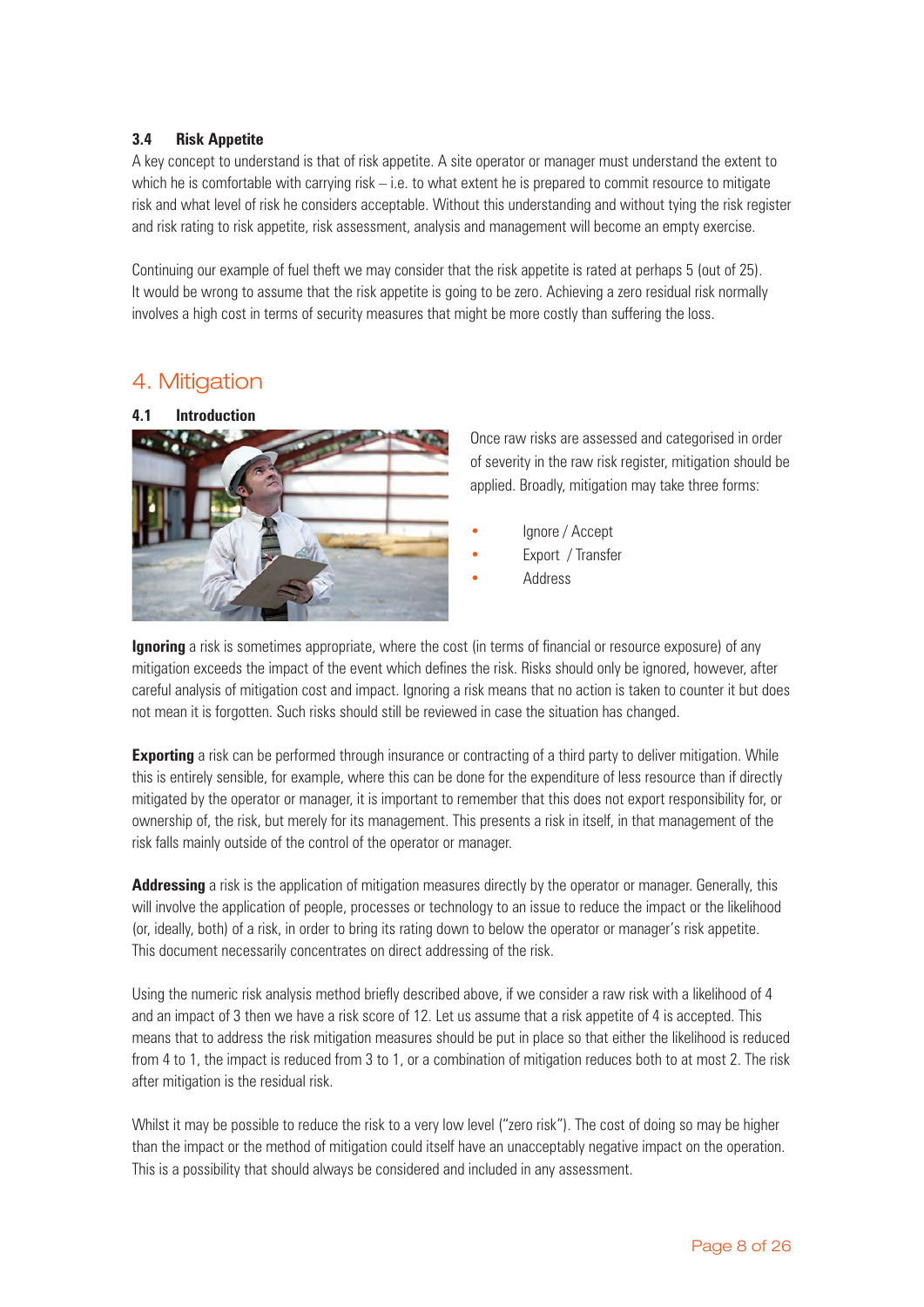**It is impractical to protect a construction site against every conceivable threat. The strategy used should be based on an assessment of the risk of each form of threat considered against the relative costs of protection (i.e. the mitigation).**

**On some sites of critical national importance it may be necessary to identify everybody entering the site and to carry out searches. This may also apply for health and safety reasons or for working in dangerous environments such as tunnels.**

### **4.2 Mitigation Strategies**

Mitigation strategies selected may include the following:

- Restriction of access to site
- Surveillance of persons on site
- Protection of site assets
- Site safety provisions
- Provision for controlled and monitored site evacuation
- Liaison with police, local authorities and other stakeholders

Generally, a construction site will have some, or all of these measures applied. Particular characteristics of greenfield and brownfield sites will have an influence on which, and how, measures are applied.

Greenfield (new build) sites will give the operator or manager maximum flexibility in deployment of both physical and operational measures to mitigate risk. The site can be laid out and designed in such a way as to maximise advantage from, say, perimeter fencing, or surveillance and thus provide good security at minimum cost.

Brownfield (redevelopment) sites will often constrain the operator or manager either to compromise site security through unchangeable elements of the site layout or devote relatively more resource, in terms of physical barriers or operational measures, to provide appropriate security than would be the case in a greenfield site.

In either event, it is important that the risk mitigation plan be designed in close cooperation with the site manager or other entity responsible for site planning and operation and that both sides remain in dialogue in order to ensure maximum value is obtained from the sometimes significant resource investment required. It should always be borne in mind by the security planner that the aim of the exercise is to allow the operation of a construction site and that security measures should, as far as possible, support this.

### **4.3 Residual Risk Register**

As previously described, the information about the assessed risk following mitigation, the "residual risk", should be recorded in a Residual Risk Register. This facilitates the updating of the risk analysis following changes in circumstance.

### **4.4 Example Residual Risk**

If we continue the consideration of the threat of theft of fuel then the details in the residual risk register could appear as follows (the actual details will be specific and different for each site).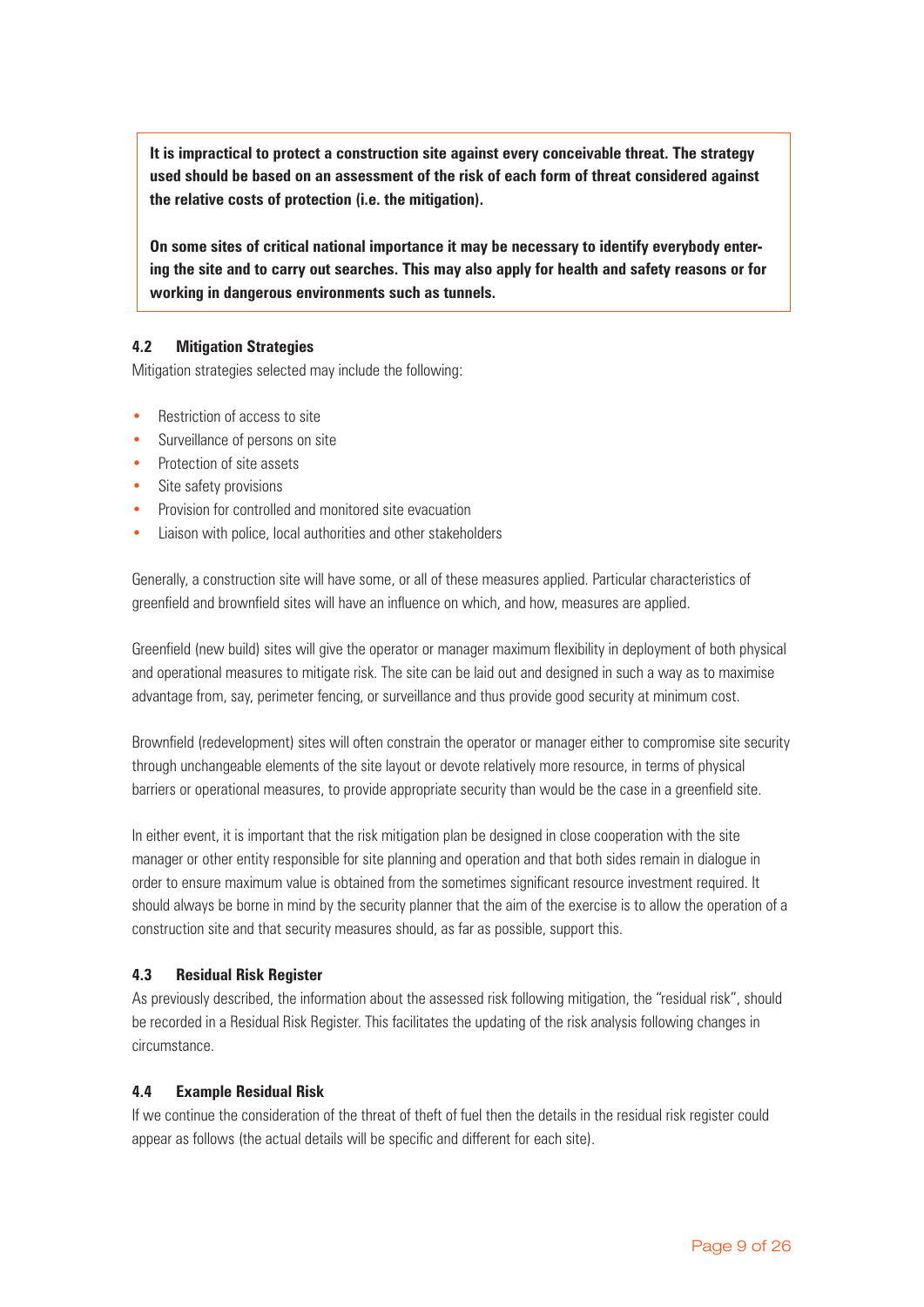| <b>Residual Risk Register (Sample extract)</b> |                                                                                                                                                                                                                                                                                                                                                                      |  |  |  |  |
|------------------------------------------------|----------------------------------------------------------------------------------------------------------------------------------------------------------------------------------------------------------------------------------------------------------------------------------------------------------------------------------------------------------------------|--|--|--|--|
| Risk                                           | Theft of fuel                                                                                                                                                                                                                                                                                                                                                        |  |  |  |  |
| Mitigation measures                            | Restriction of access to site (as part of general measures).<br>1.<br>Addition of surveillance and on site guards (as part of<br>2.<br>general measures).<br>3.<br>Reducing the amount of fuel stored on site.<br>Parking and fuelling of vehicles in a more secure location<br>4.<br>off site where possible.<br>Remaining fuel storage in a secure compound.<br>5. |  |  |  |  |
| Residual likelihood                            | Low $(1/5)$<br>The overall effect of the measures should significantly reduce<br>the likelihood,                                                                                                                                                                                                                                                                     |  |  |  |  |
| Residual impact                                | Medium (3/5)<br>Impact is less because quantity of fuel on site is reduced.                                                                                                                                                                                                                                                                                          |  |  |  |  |
| Residual risk                                  | $=$ Likelihood x Impact, 1 x 3 = 3.<br>Low Residual Risk                                                                                                                                                                                                                                                                                                             |  |  |  |  |

The residual risk is now within the agreed risk appetite (4/25) but as noted the risks can change. For example at some point in time the secure compound around the fuel store may have to be removed and use temporarily made of a fuel bowser thereby significantly increasing the likelihood of theft.

# 5. General principles of mitigation

# **5.1 Deterrence, Detection, Delay and Response**

Successful crime prevention strategies should aim to reduce the risk to the construction site by increasing the risk to the thief or other criminal. The types and level of security and protection used should be determined by the results of the risk assessment. Consideration should be given to the use of the site and the level of security should reflect the time when the site is most at risk.

A simple piece of advice is to not to place all hope in a single solution. Security provisions should be used in combination to achieve four things: Deterrence, Detection, Delay and Response. In many cases a solution will contribute to more than one of these. For example, a strong fence will deter a burglar and also cause a delay gaining entry.

### **Deterrence**

Deterrence takes many forms. A ramshackle site will appear easier to break into and may imply less protection. Alternatively the fitting of solid fencing, high quality locks, intruder alarms, CCTV and signs advertising guard patrols shows a potential thief that the owner takes the issue of security seriously and may make them go elsewhere.

### **Detection**

Detection is the identification of the presence of a threat such as a burglar. Identification is used in two senses. There is the immediate identification to alert those affected by the threat or request response by protectors (e.g.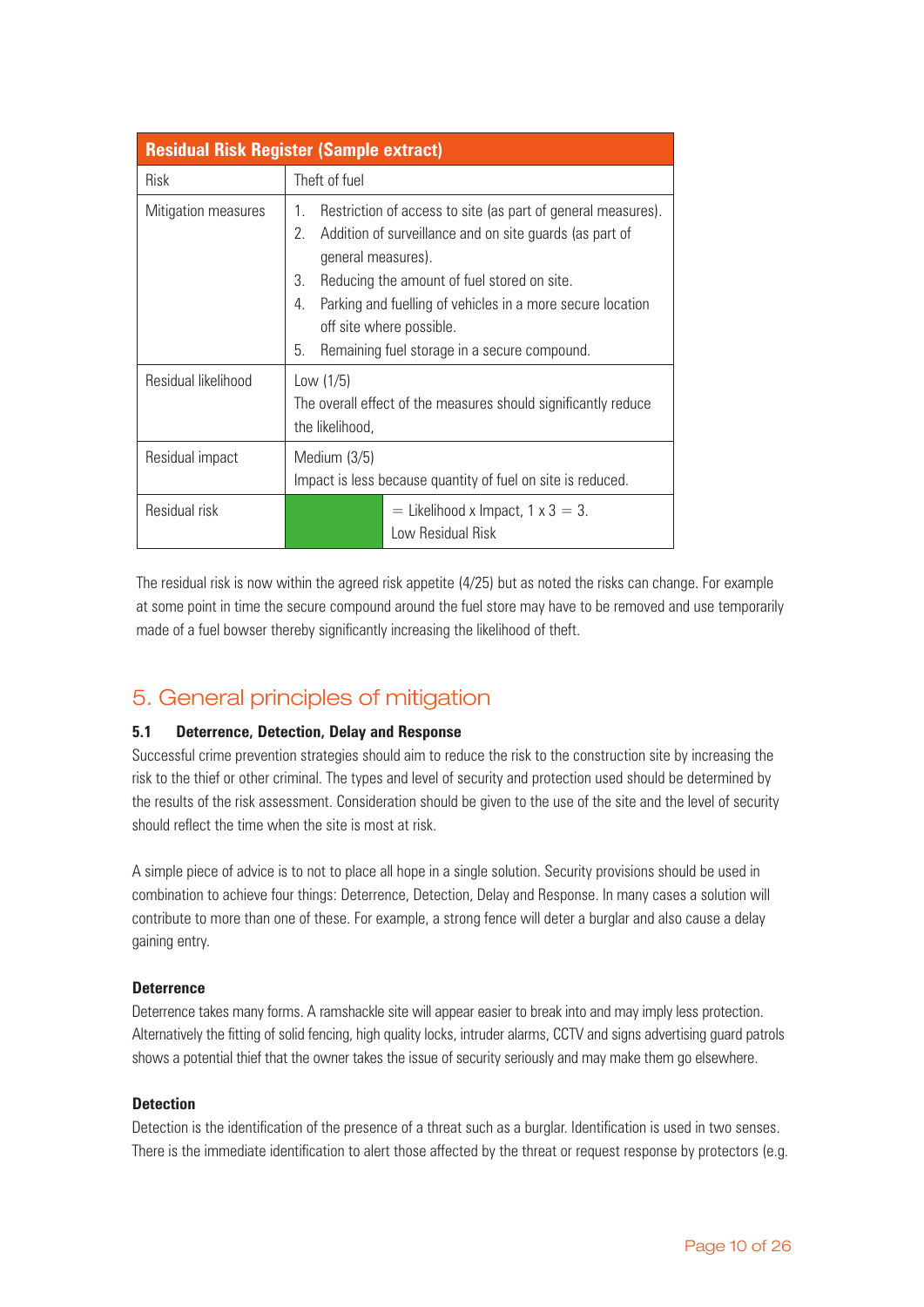the police) and there is also the use after an event to identify criminals. The latter does not just mean CCTV. Detection can include monitoring of visitors to ensure only authorised people are on site.

#### **Delay**

One view is that no barrier is impenetrable if an attacker is determined enough to break it. The measure should therefore be in terms of the delay provided. The fitting of an intruder alarm will detect a crime but will not prevent theft unless sufficient delay can be caused to slow the action of a burglar. Any delay during the committing of crime increases the danger to a criminal that they will be caught and therefore acts as a deterrent to completion of the crime. It is not just whether a solution can be defeated that should be taken into account but how long it takes to defeat and what effort is required.

#### **Response**

If a criminal is not completely deterred then at some point a form of response is required. Response could be actions of a security guard or the arrival of police. To determine the security provisions the form of response must be known. If it is going to take fifteen minutes for guards or police to arrive then the delay provided should match this.

### **5.2 Layered Security**

The principle of layered security is basically not "putting all your eggs in one basket". The idea is to spread the security features in an appropriate way. This means starting with the property boundary and considering each possible feature on the route to the most secure location. For example returning mechanical plant to a central compound means that a shorter length of more expensive fencing can protect it.

Security can be compared to the layers of an onion made up of a series of physical security measures, starting with a perimeter fence or barrier with controlled entry points. Each layer may be used in combination with electronic detection systems. This means that, after overcoming one layer, detection methods can prompt for a response to arrive while the next layer delays the criminal.

# 6. Securing the site



This section covers specific measures which may be applied to secure a construction site. The bulk of the approach used covers crime, whether opportunistic or planned, as these measures will also mitigate against 'routine' terrorist risks, invasion of the site by protestors or the need to exclude those intent on suicide.

Where the risk of terrorist attack is considered significant (for example, where the facility under

construction is likely to be a terrorist target, or one of the commercial entities participating in the project is itself a terrorist target), operators and managers will have been made aware of this and police and other external stakeholders will take a proactive approach to supporting the site security operation, probably through the local police Counter Terrorism Security Advisor (CTSA). It is good practice to consult the local CTSA in any case and it is recommended that security planners at least make courtesy contact with these (through the responsible local Police area) when planning is complete.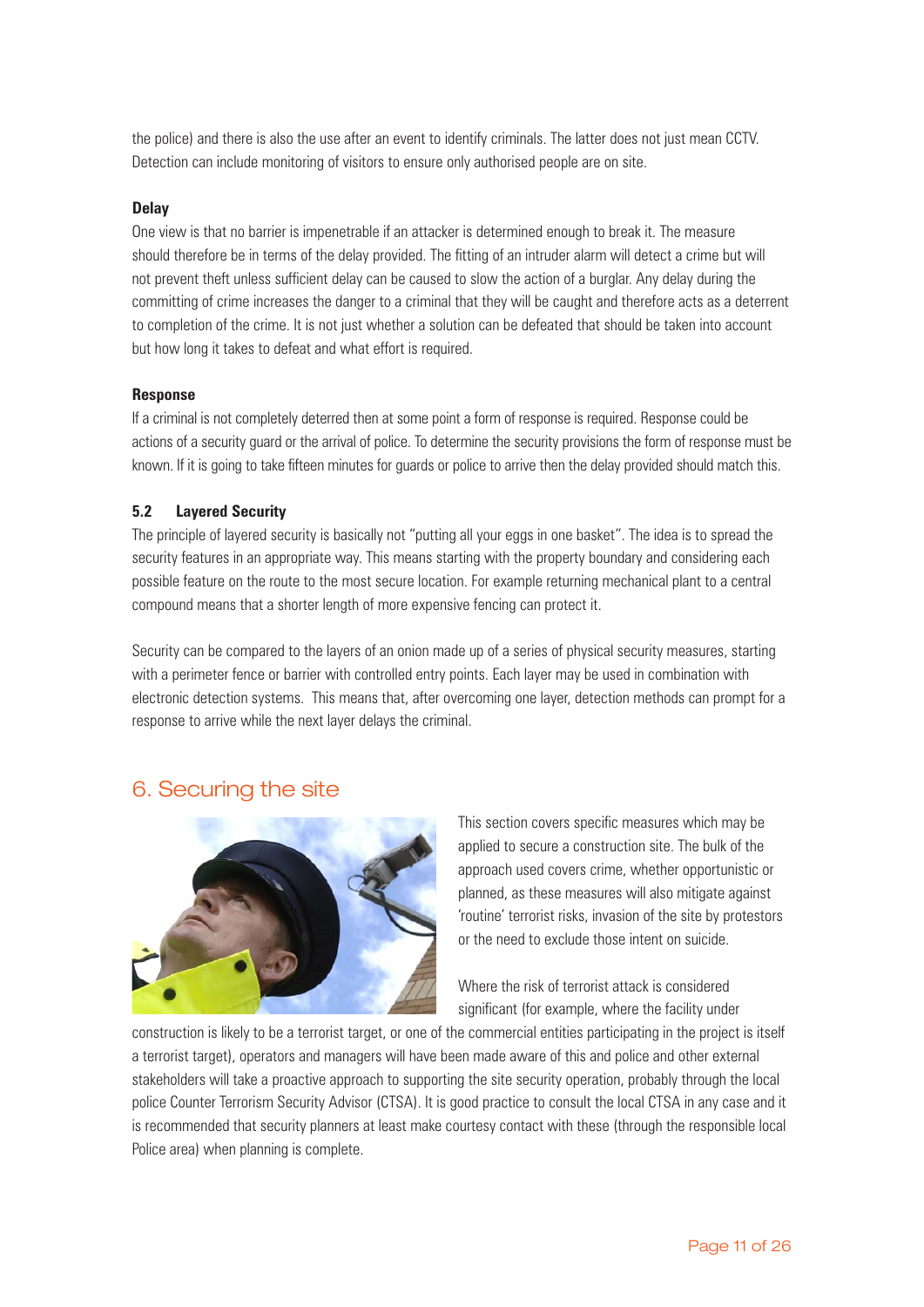### **6.1 General Guidance**

Security is applied through the application of physical and operational measures. Physical measures are infrastructure designed and deployed to support security; operational measures are those human activities and processes designed and performed to support security.

### **6.2 Physical Measures**

These fall generally into the following fields:

- Containment and Obstacles (fences, barriers, bollards, gates, secure storage etc)
- Technical Systems (lighting, CCTV, access control systems, intruder detection, asset management and control systems etc)

### **6.2.1 Containment**

Containment is applied to the perimeter of construction sites, to delineate the area under control, prevent accidents to non-site personnel and to deny access to unauthorised personnel. Dependent upon circumstances and requirement, actual perimeter design may take any number of forms, although it is recommended that part of the mitigation strategy development include definition of required containment. Appropriate standards with which suppliers should be invited to comply will be found below.

Gates and other perimeter openings should also be designed in such a way as to permit control – and blocking – of inbound and outbound foot and vehicular traffic. By virtue of their nature, construction sites see many vehicle movements in and out and each movement represents a discrete threat. It is recommended that busy/high value sites consider protection of vehicular interfaces through the perimeter with deployable traffic control measures such as gates or mobile bollards (a list of appropriate standards can be found later in this guide).

High-value assets are necessarily often left on site when the site is unmanned or partially manned. Consideration should be given to secure storage for high-value tools and equipment and for control and secure parking of highvalue plant. It may be appropriate to establish contained and secured parking areas (where space and resource permits) for such items of high-value plant.

#### **Procedural issues for construction sites**

Providing the containment for a site is a first step to improving security but it is important to ensure that the workers on site realise the importance of returning plant and materials to the secure areas. Always ensure that keys for vehicles are not left in them and are secured properly when not in use.

### **6.2.2 Technical Systems**

Technical Systems, where deployed, should be properly integrated in the overall security plan. Surveillance systems (i.e. CCTV) can have a deterrent effect and can be used to good effect for forensic purposes and for monitoring of the site for health and safety purposes. When used with a suitable, planned response capability surveillance systems can provide good mitigation of many security risks. It is important to note that, when procuring systems for deployment on a construction site, the requirement for physical robustness and resistance to dust and water ingress is extremely important.

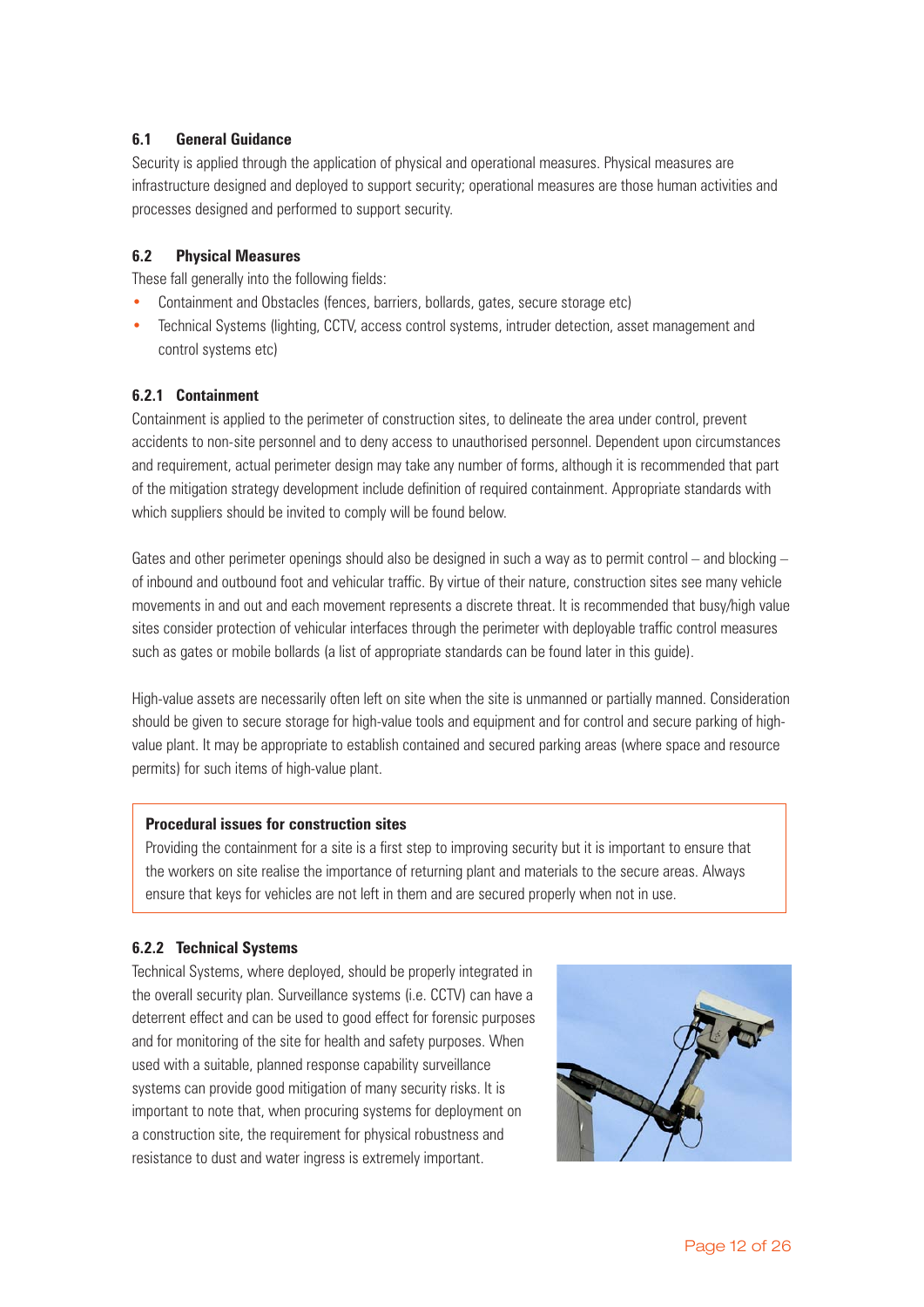Surveillance systems also require lighting to be effective – and lighting also has a key role to play in supporting security operations (see below) and site health and safety. Lighting should eliminate impenetrable shadow at key locations and consideration should also be given to the need to minimise light pollution, possibly through focusing of lighting downwards and inwards into the site or development – and to the need to limit excess energy expenditure. Use of photo-electric activation, which allows lighting to remain inactive when ambient light levels are at an acceptable level, should be considered.



Access control systems (ACS), where deployed, using databasedriven identity management and token-based access, allow not just control of access, but also up-to-date and accurate accounting for personnel on site. This greatly aids health and safety. There is an administrative overhead on management of these systems and the requirements for robustness above apply equally to them, but the cost-benefit ratio is usually sufficiently compelling for a larger site to elect deployment.

Intrusion Detection Systems (IDS) have a role to play in the control of perimeter segments or areas of sensitivity not covered routinely by other surveillance, whether electronic or other.

Alarm Systems take the form of covert alarms, which are designed to alert the security staff of breaches and allow them to take reactive measures and overt alarms, which may be used to signal to site occupants, notably for evacuation purposes.

Communications Systems take in both fixed (telephony) and mobile (radio, cellular) communications systems. On larger sites, it is assumed that the guard force will have use of its own dedicated security communications systems.

All infrastructure (network cabling, switching, power supply, antennae etc) deployed to support technical systems should be protected in its own right from damage, whether applied through environment, vandalism or deliberate attack. Vital infrastructure should be securely contained and access limited to authorised personnel only and consideration should be given to protecting cable runs and cable containment systems similarly. All equipment deployed on a construction site should be robust, weather- and temperature-resistant and be capable of continued operation under challenging environmental conditions. It should be noted that this protection should also extend to protection of security-related IT systems and their connecting networks and that best practice IT security measures and associated policies must be applied to these. In addition, it is necessary that the systems operator also ensure that Data Protection Act and Computer Misuse Act protection is in place through technology and policy. This must be explicitly demonstrated to the site operator or manager before final introduction into service of these systems.

#### **Technical Systems on Construction Sites**

The temporary nature of construction sites including issues such as lack of continuous mains electricity and constant movement of cables and supports should be considered. Battery powered devices are available and the use of wire-less equipment can alleviate some cabling issues. Wire-less systems can also be quicker to deploy and easier to move as the site develops. Care is needed to ensure detectors and CCTV views are not blocked by stored materials (either accidentally or as part of a deliberate action).

Equipment on construction sites is also subject to all environmental elements and the likelihood of damage from the normal activities on site.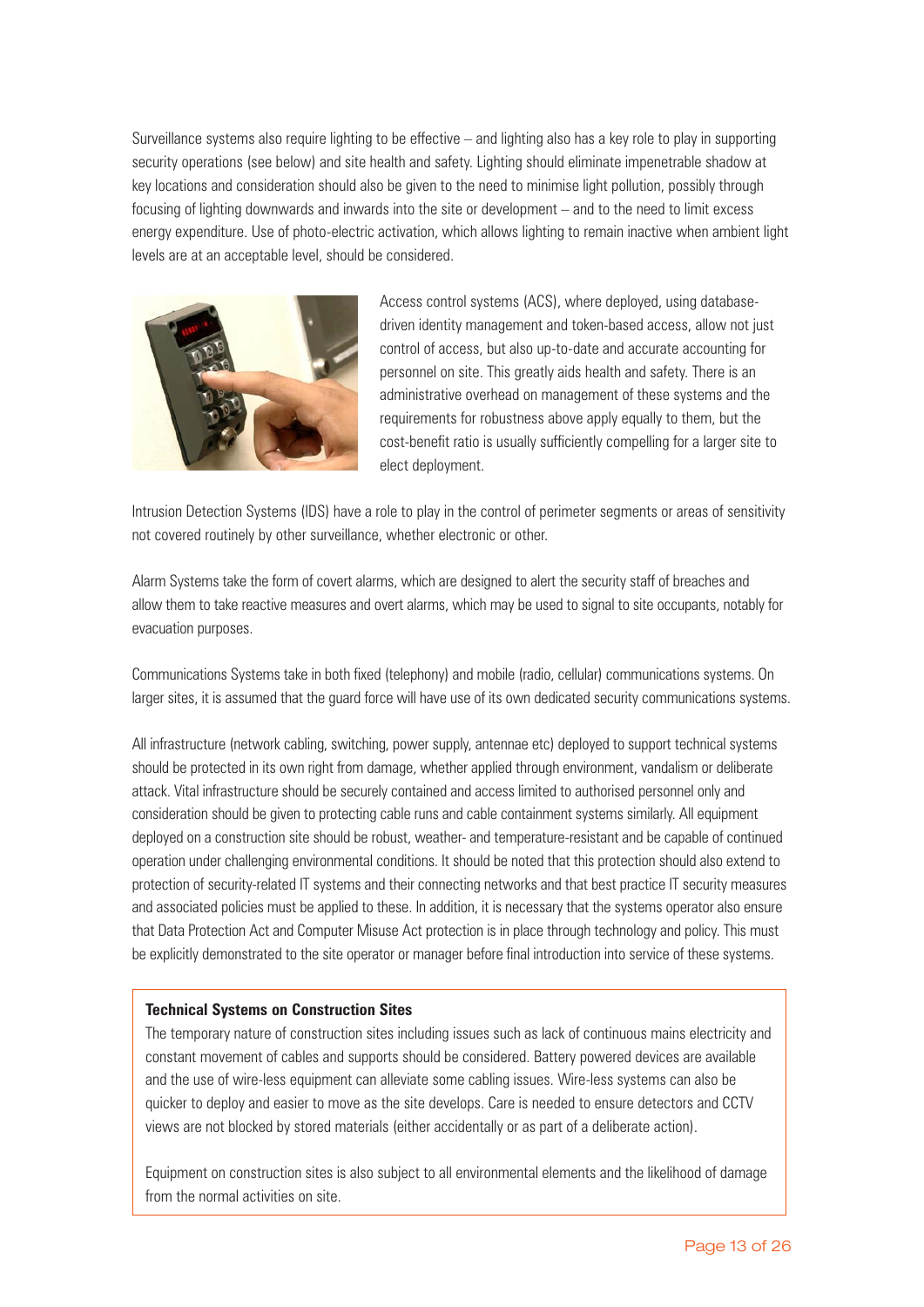### **6.3 Operational Measures**

These fall generally into the following categories:

- Guarding Activities
- Policy and Process

### **6.3.1 Guarding Activities**



These are the actions performed by the guard force (typically provided by a third party under contract to the site operator or manager). They typically include patrolling, static guarding, in- and out-processing of personnel and vehicles, management and operation of technical systems, generation of response to incidents and issues and liaison with the site operator or manager.

It is clearly important that the quard force is thoroughly trained and qualified to operate all equipment and perform its duties. It is equally important that the site operator or manager makes appropriate arrangements for the management of the provision of the guard force and that regular liaison is undertaken to ensure consistency of standards and quality of performance, measured against the service level agreement which will underpin the guard force service contract.

Where the guard force is not directly employed by the site operator, it is the obligation of the security guard force provider to ensure that all guarding staff deployed on site hold a current Security Industry Authority (SIA) licence to meet the legal requirements set down under the Private Security Industry Act for employment in the private security industry. The site operator should also be aware that it is illegal to employ a contract guarding service whose security guards do not hold SIA licences. The contracted guard force will carry out their duties in line with the current British Standards for security guarding and any other criteria required under the contract with the site operator or manager.

### **6.3.2 Policy and Process**

All security operations on site should be performed in accordance with the Site Security Policy, which should be owned by the site manager or operator and which will support a number of processes. These processes should be developed by the guard force operator in agreement with the manager and operator and should underpin the Site Security Policy. These processes should be managed, monitored and their performance measured and form part of the service level agreement above.

The Site Security Policy should explicitly state the requirements of site security and the means and extent of its enforcement. It should define, for example, the classes of person to be granted access, the requirements for gaining site access (such as agreement to exit searches, for example), the powers of the guard force and all other requirements for security. A clear condition for site access must be explicit acceptance of the Site Security Policy and persons not accepting it should be denied access.

The Site Security Policy should also cover the obligations and responsibilities of personnel employed on or visiting the site. This should include traffic circulation, responsibility for reporting safety or security breaches and the requirement to cooperate with the guard force.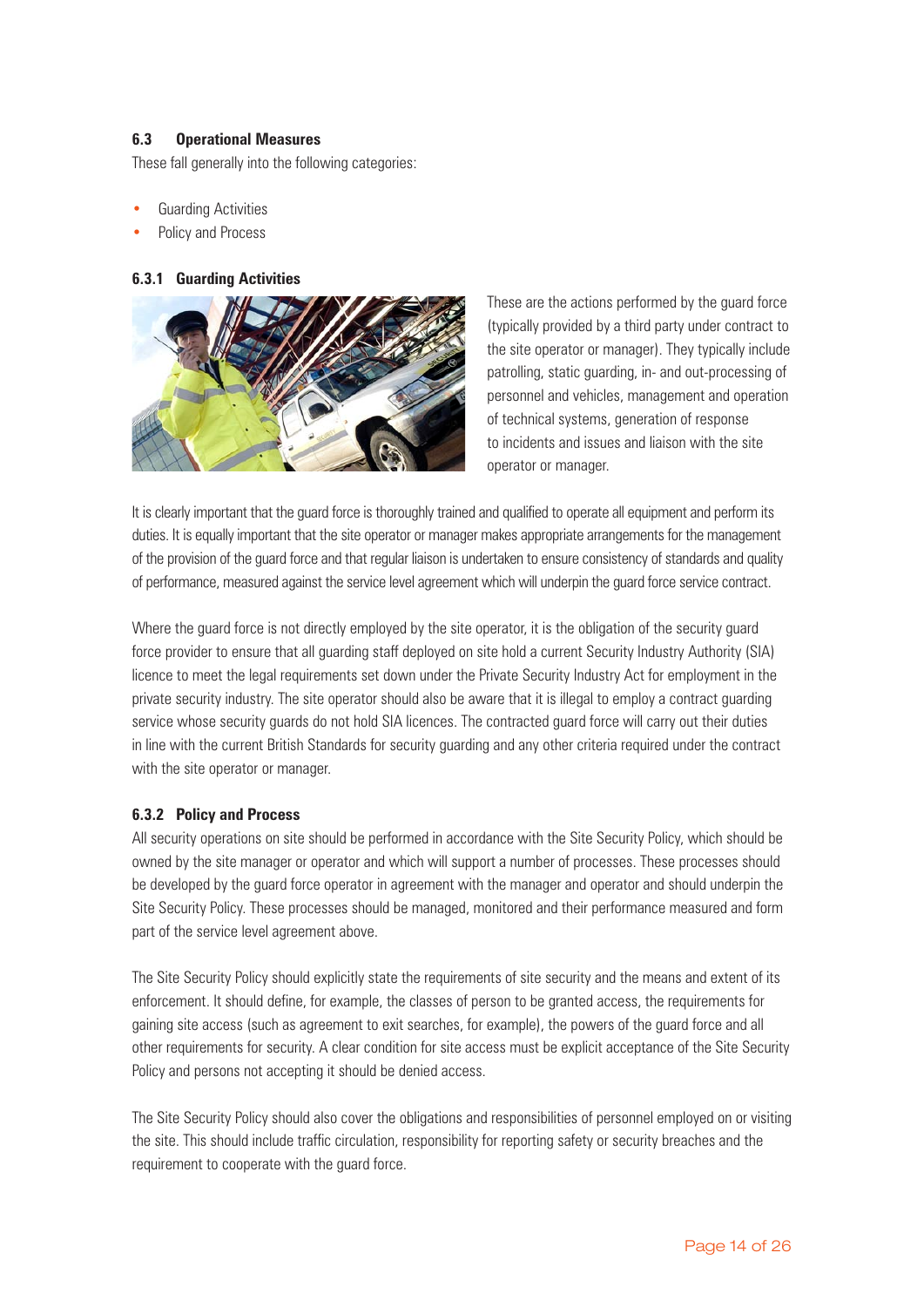# 7. Case Study



**A large construction company had taken what it thought to be adequate security measures for a school construction site in that it was totally enclosed by a close-board fence, access was through turnstiles for workers and an air-lock for vehicles, they had installed remotely monitored (but not recorded) CCTV and there was a manned guarding presence 24/7.**

The site had a history of sporadic unauthorised access by young people. However, during a weekend of the spring half-term several young people gained access to the site and caused tens of thousands of pounds worth of damage to the fabric of the building. When challenged by the security guards, they subjected the guards to verbal abuse and threw bricks and scaffolding poles at them.

The same thing happened on the following weekend. The police were called, and whilst good descriptions of the offenders were provided, no arrests were made.

A BSIA Security Consultancies Section member company was asked to provide advice and guidance. They recommended that a "Security Partnership" be formed with the school, local police and the construction company, to help educate young people on the dangers of construction sites. The CCTV cover was adjusted and included image capture to "identification" standards, which was then used by the school and police to identify the culprits. Better lighting was installed and the manned guarding contract was changed to include doghandling duties.

The incidence of unauthorised access to the construction site by young people was significantly reduced.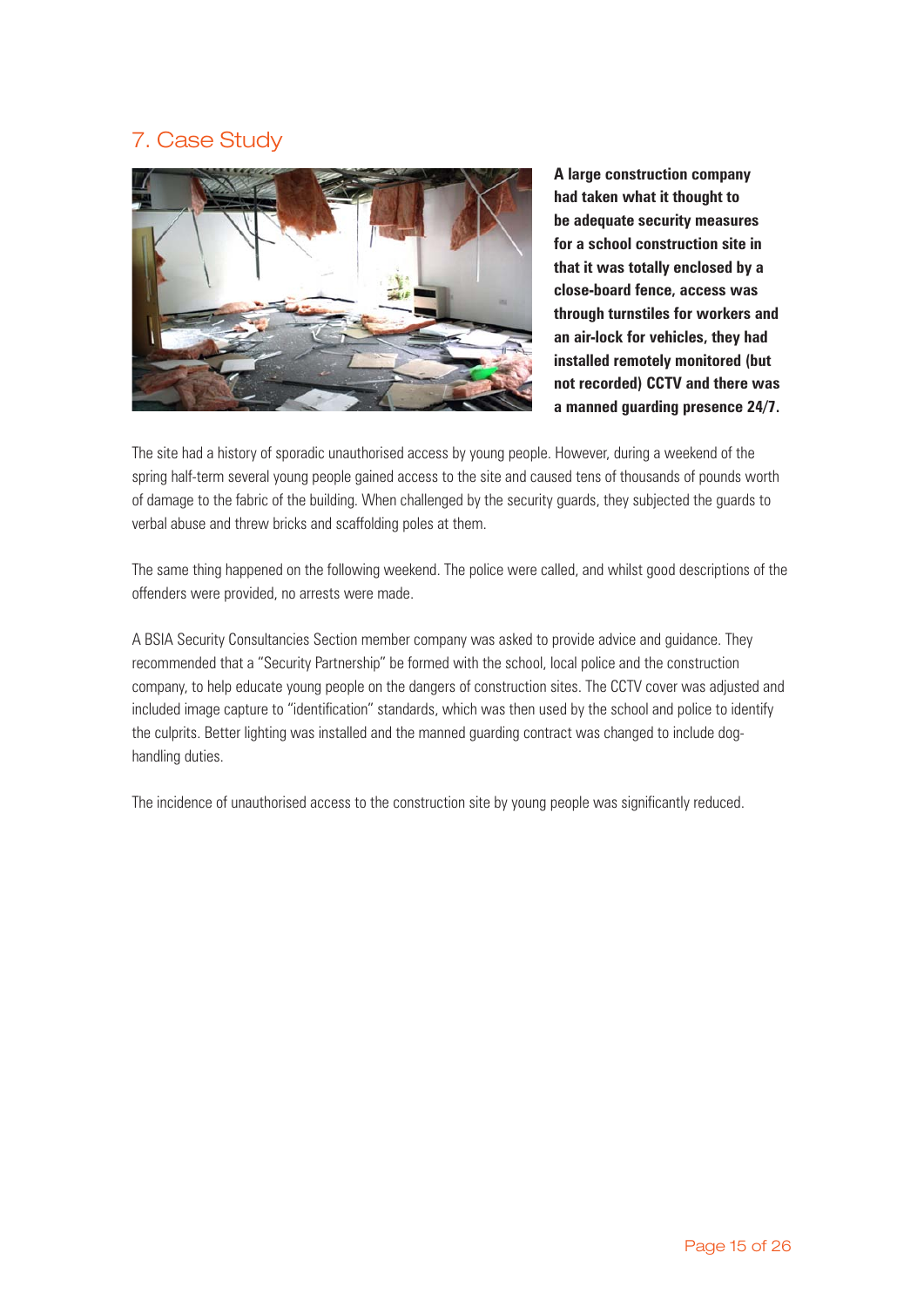# 8. Practical suggestions for addressing risks

### **8.1 Introduction**

This section outlines a number of practical suggestions that could be employed as methods of risk mitigation. This list is not exhaustive and not every suggestion will be practicable in all cases. It is recommended that site managers make use of consultants to give expert advice about security measures and solutions. Independent consultants, i.e. those not promoting their own products or services, will give the best advice. Whilst security measures can sometimes be seen as an expensive grudge purchase the use of a consultant with knowledge of construction site operation can prevent wasteful and unnecessary purchases and can lead to overall cost savings.

### **8.2 Site Access**



Apart from the desire to ensure that criminals do not enter a site, there exists under The Construction (Design and Management) Regulations, 2007, a duty for the principal contractor to "take reasonable steps to prevent access by unauthorised persons to the construction site".

One action is to minimise number of vehicles on site. By ensuring that only authorised vehicles are on site it makes it more obvious when other vehicles are present. Even users of

authorised vehicles may be criminals, as may be those working on site. If possible construction workers should park off-site and enter on foot. Ensuring that all deliveries are scheduled in advance and access by delivery vehicles logged the amount of vehicular access can be minimised.

Minimising the number of entrances and the use of full-height turnstiles can restrict workers and others entering a site on foot. Entrance can be controlled by guards or electronic access control measures which can use PIN codes, magnetic cards, proximity tokens, biometric devices or a combination of these.

### **8.2.1 Boundary hoardings**

Where appropriate, perimeter hoardings should be installed to protect the peripheral space around the construction site or building. Flat sided hoardings are considered better than fences because they are more difficult to climb and prevent viewing of the site interior. It is recommended that hoardings or fences should be a minimum height of 2.4m and high security fences at least 3m.

Where fences are used the type selected should not help climbers by offereing hand and foot holds. Avoid temporary fencing where possible.

Angled extensions ('Fans') on top of hoardings make climbing difficult and can reduce problems with material (including litter) being thrown over the hoarding and potentially damaging materials or injuring site workers Intruders may also attempt to burrow under a boundary. Placing hoardings along existing concrete surfaces can deter against this.

Viewing windows in hoardings have advantages and disadvantages. On the positive side they allow curious people to see the site without trying to climb hoardings. It also means that criminals can be spotted by passersby or patrols. If the visible area has nothing to attract criminals then it acts as a deterrent to crime. As a negative they allow criminals to view the interior and observe site contents and plan attacks.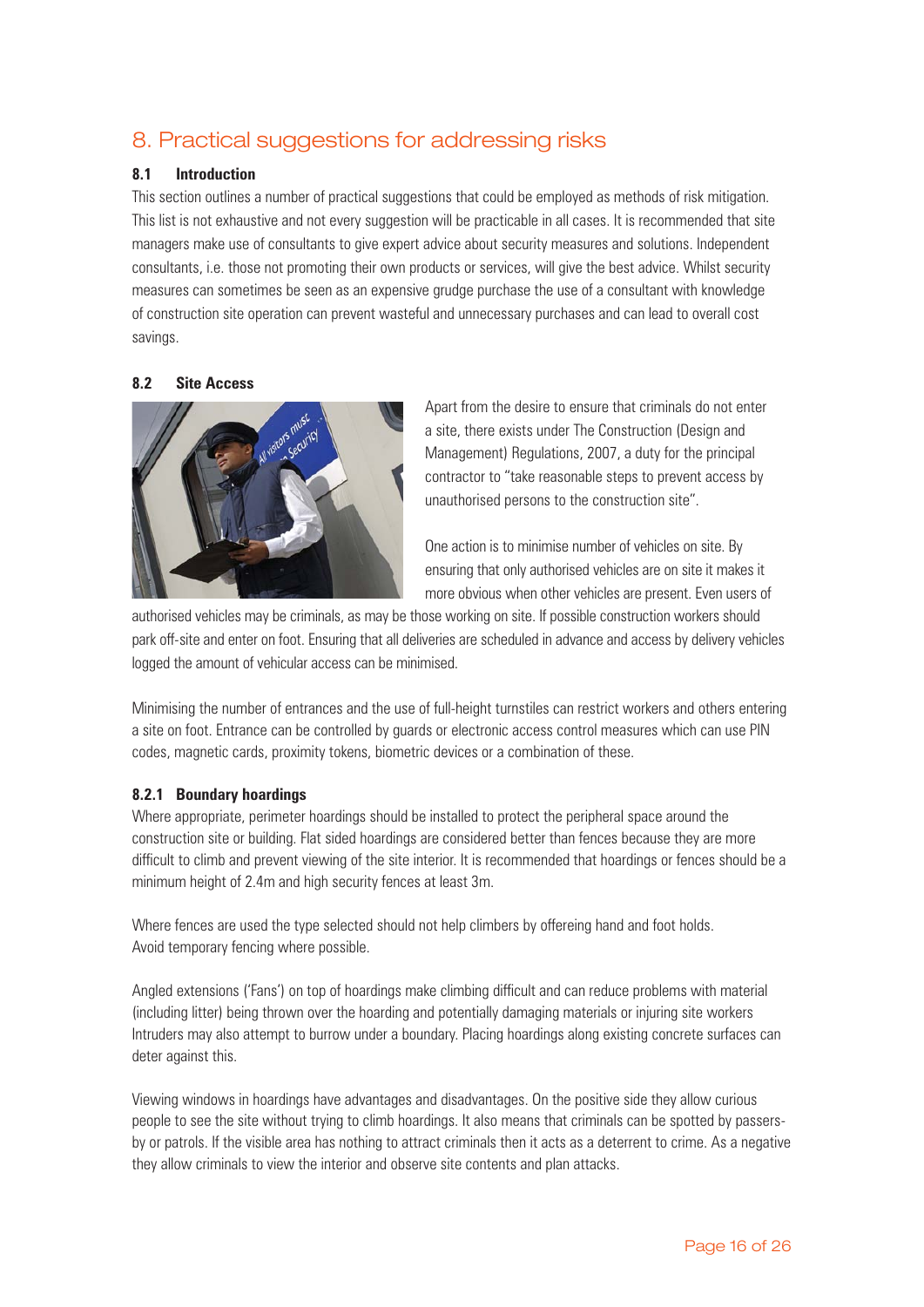Bear in mind that intruders could stand on top of vehicles or other objects (e.g. waste bins) to gain access. If anti-climb features (e.g spikes, barb wire, etc) are fitted then the lower the fence the more likely that the owner will be required to take further action (such as provision of signs) or they will be breaking the law. Your attention is drawn to the Occupiers Liability Act 1984.

For long-term construction projects with a relatively fixed boundary and high risk of intrusion it may be appropriate to consider the installation of a perimeter intrusion detection system (PIDS).

### **8.2.2 Gates and Entrances**

Minimising the number of entrances and the use of full-height turnstiles can restrict workers and others entering a site on foot. Entrance can be controlled by guards or electronic access control measures which can use PIN codes, magnetic cards, proximity tokens, biometric devices or a combination of these.

It is recommended that there not be gaps underneath gates.

Hinges on gates should be designed to prevent the gate from being lifted free; they should also be shielded from use as steps to scale the fencing. Gates should be secured by a lock conforming to BS 3621 protected by lock protection plates welded to the gate and the frame or by a padlock and padlock fittings conforming to grade 5 or 6 of BS EN 12320.

### **8.2.3 Barriers**

Where a perimeter fence is considered vulnerable to penetration by ramming with a vehicle, provision of a purpose designed vehicle barrier such as a trench, a high kerb outside the fence, or a series of substantial steel posts just inside the perimeter should be considered.

# **8.3 Lighting**

Lighting can be a deterrent to site intruders and a positive aid for patrolling security staff. Lighting should be sturdy and resistant to adverse weather conditions, tampering and vandalism. Directing the lighting inwards should be considered, as it will reveal intruders either directly or by silhouette. Additional lighting may be required to ensure that all possible entrance and exit points are illuminated.

To ensure that security lighting is effective, it should be used at all relevant times. The use of a photoelectric cell, which switches on when daylight fades and off when it returns, is suitable.

Wiring for security lighting should only be accessible to authorised persons. Cables for perimeter installations should be buried with the supply for individual luminaries, teed-off through a fused spur. Exposed cables should be enclosed in a steel conduit. An interference detection circuit connected to an alarm may also protect cables. Security lighting systems should be routinely inspected and maintained.

### **8.4 CCTV Surveillance Systems**



CCTV can be used to aid the security of a site and can act as a deterrent to criminal activity. It is important that the intended use of the CCTV system is known at the planning stage as this will affect the type, quality and quantity of equipment required. The availability of power to the CCTV system and lighting should be considered. Many different types of equipment are available with low light or infrared operation or combined with white or infrared lighting units.

CCTV images can be recorded or monitored on site or monitored remotely.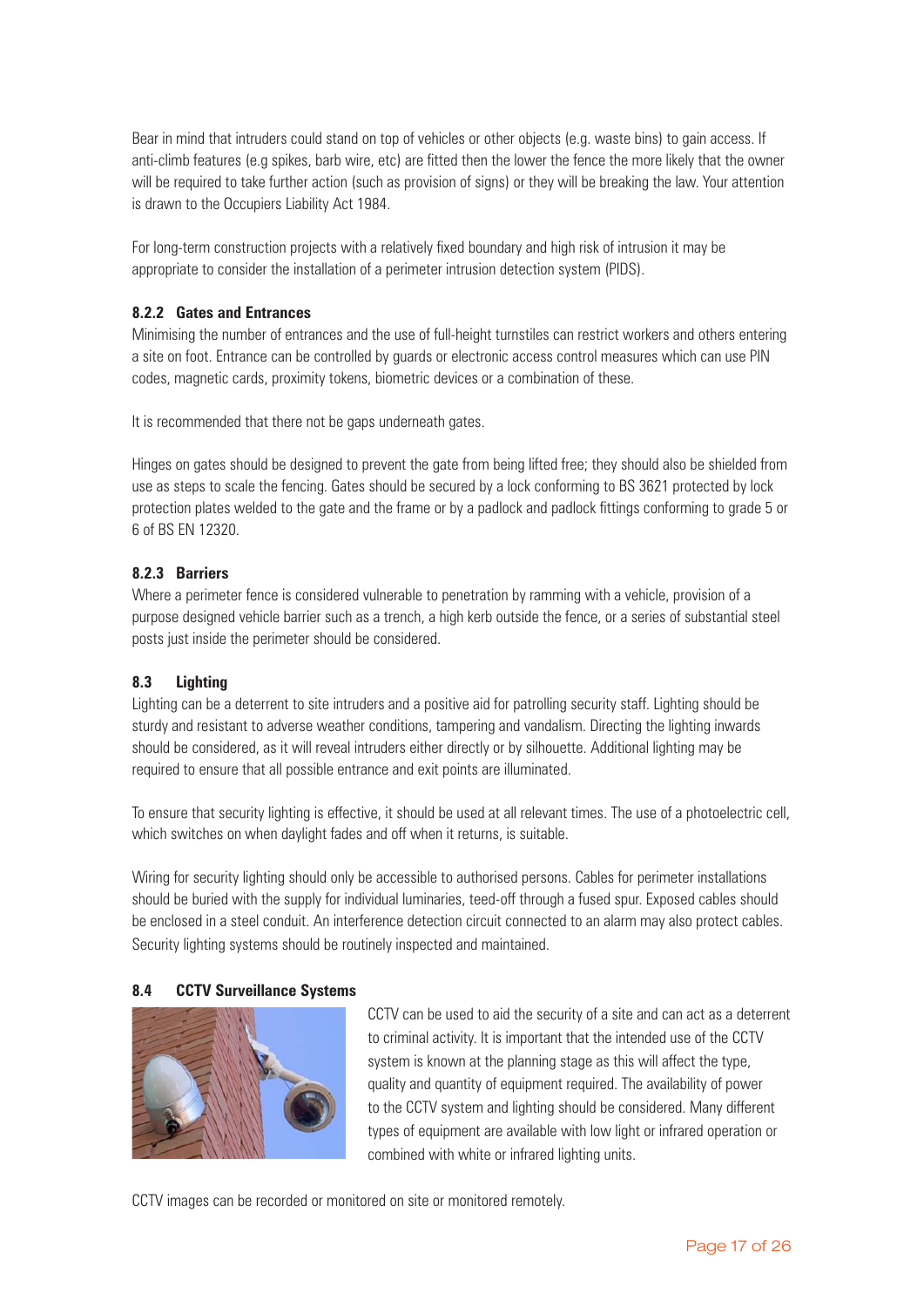Portable CCTV systems are available that can be rapidly deployed or moved around a site for temporary or short term use. These can be wireless systems that include the capability to transmit live or recorded images to a hand held PDA, laptop or to a remote video response centre (RVRC). By combining detectors with CCTV it is possible to enhance the performance of the system by alerting those monitoring the system that there is an event to pay attention to. The applicable standard for this is BS 8418.

Remote operations can include the ability to control the direction and view of a camera using pan, tilt and zoom (PTZ) mechanics. It is also possible for the system to include integrated audio amplifiers and speakers to allow the remote operator to issue commands, for example to warn intruders to leave a site.

It is recommended that cameras are mounted on masts but it is possible on a construction site to make use of existing structures or tower crane towers, etc.

### **8.5 Security Guards**

The use of guards has already been mentioned in 6.3 Operational Measures. On larger sites the use of 24 hour manned guards may be appropriate whereas on smaller sites the use of a guard patrols, particular night patrols can be beneficial.

#### **8.6 Scaffolding, Ladders and Stair towers**

Use scaffold protection beams to detect people attempting to climb scaffolding.

Ladders should be protected to protect climbing (e.g. by chaining planks to stop use of the rungs) and also against theft as they are often stolen to enable crimes to be committed elsewhere.

As with ladders and scaffolding, stair towers should be protected to avoid their use by intruders. It is important for health and safety reasons that semi-permanent stair towers are properly assembled and the possibility of unauthorised persons attempting to dismantle or relocate the towers should be reduced. Suitable clamps and locks should be used for this purpose.

#### **8.7 Tower cranes**

Additional security surrounding the base of tower cranes should be considered to prevent access to the tower. This may include construction of a welded cage up to 3m high with secure locks (e.g. combination locks) on access gates.

#### **8.8 Vehicles and plant**

The amount of plant on-site should be minimised. Construction sites should not be used as storage areas for other plant used at other locations. Outside of working hours move plant to a more secure compound or cage (either inside the site or at a nearby location). Road construction sites are particularly vulnerable because of their size and the inability to provide perimeter hoarding. In this case the use of extra measures is more important. If possible store vehicles and plant out of sight of criminals.

Cover windows with locked grilles, shields or plates to prevent smashing of the glass (for attempted theft or vandalism). Immobilise vehicles or plant using physical security (chains, clamps, towing hitch locks), mechanical or electronic devices. Careful arrangement of certain vehicles (such as positioning of the buckets of backhoes and excavators) can assist with immobilisation. Purchasers should ensure (by referring to a consultant) that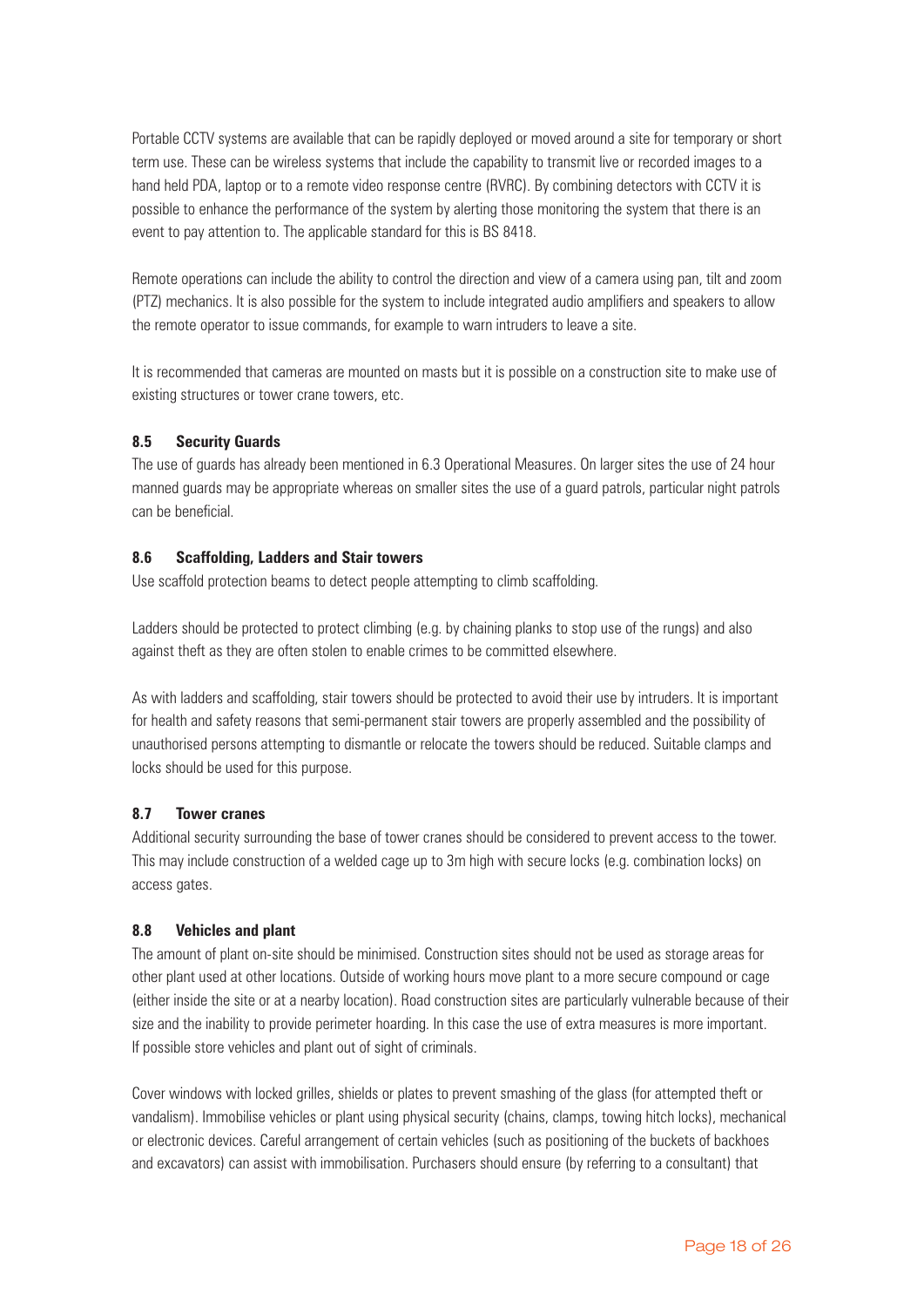electronic immobilisers are suitable for the working conditions of the equipment. Electronic immobilisers can be operated remotely. Hydraulically powered equipment can also be fitted with hydraulic immobilisers. Vehicles and other equipment may also be fitted with audible alarms although the usefulness of these depends on the location of the construction site.

Tracking devices can be fitted. Although these do not prevent theft, by advertising their use thieves can be deterred. A variety of different types exist. Tracking devices and plant registration schemes can both be of great benefit for retrieving stolen plant and deterring criminals.

Use a secure property marking and registration system from a properly accredited organisation to mark tools and parts of vehicles and plant. The combination of robust marking technologies and registration on a secure database with a 24/7 verification service enables the legitimate owner of the property to be identified. It reduces the value of items to thieves and acts as a deterrent to theft in the first instance. The Loss Prevention Certification Board (LPCB) and Thatcham Quality Assurance provide appropriate accreditations.

The **CESAR** Scheme (the **C**onstruction & Agricultural **E**quipment **S**ecurity and **R**egistration **S**cheme) is the official security marking and registration scheme for all plant and agricultural equipment (**www.cesarscheme.org**). The Scheme is supported by the Home Office and ACPO and promoted by the Construction Equipment Association (CEA) and the Agricultural Engineers Association (AEA). Asset marking using this important scheme is now fitted as standard at no cost by most major construction and agricultural equipment manufacturers and receives support from most of the leading insurance companies. The scheme has proved to be a powerful deterrent to theft and a vital aid in the identification and recovery of stolen plant and equipment.

In addition, cars and commercial vehicles can be protected by window etching and registration, provided as a standard feature with various vehicle brands sold in the UK and available in the automotive aftermarket. Accredited suppliers can be found at **www.thatcham.org**

A particular threat on a construction site may be the theft of a catalytic converter from a van or other high ground clearance vehicle. Consideration should be given to the marking and registration of this item and to fitting it with a physical protection device.

In general marks added to assets may be overt (easily seen) or covert (hidden, so that attempts by the criminal to overcome the mark are hampered). To act as a deterrent covert marks require additional signage. A method sometimes used to mark vehicles is to add extra VIN plates thereby increasing the efforts required by criminals to remove them.

Use of a company paint livery or addition of company logos can deter theft in comparison to retaining the plant manufacturer's paintwork.

### **8.9 Site offices**

Huts should include protection against fire both because of operational hazards and the possibility of arson. Consideration should be given to the use of steel huts with steel doors, multiple locks and fold over window shutters locked from inside the hut.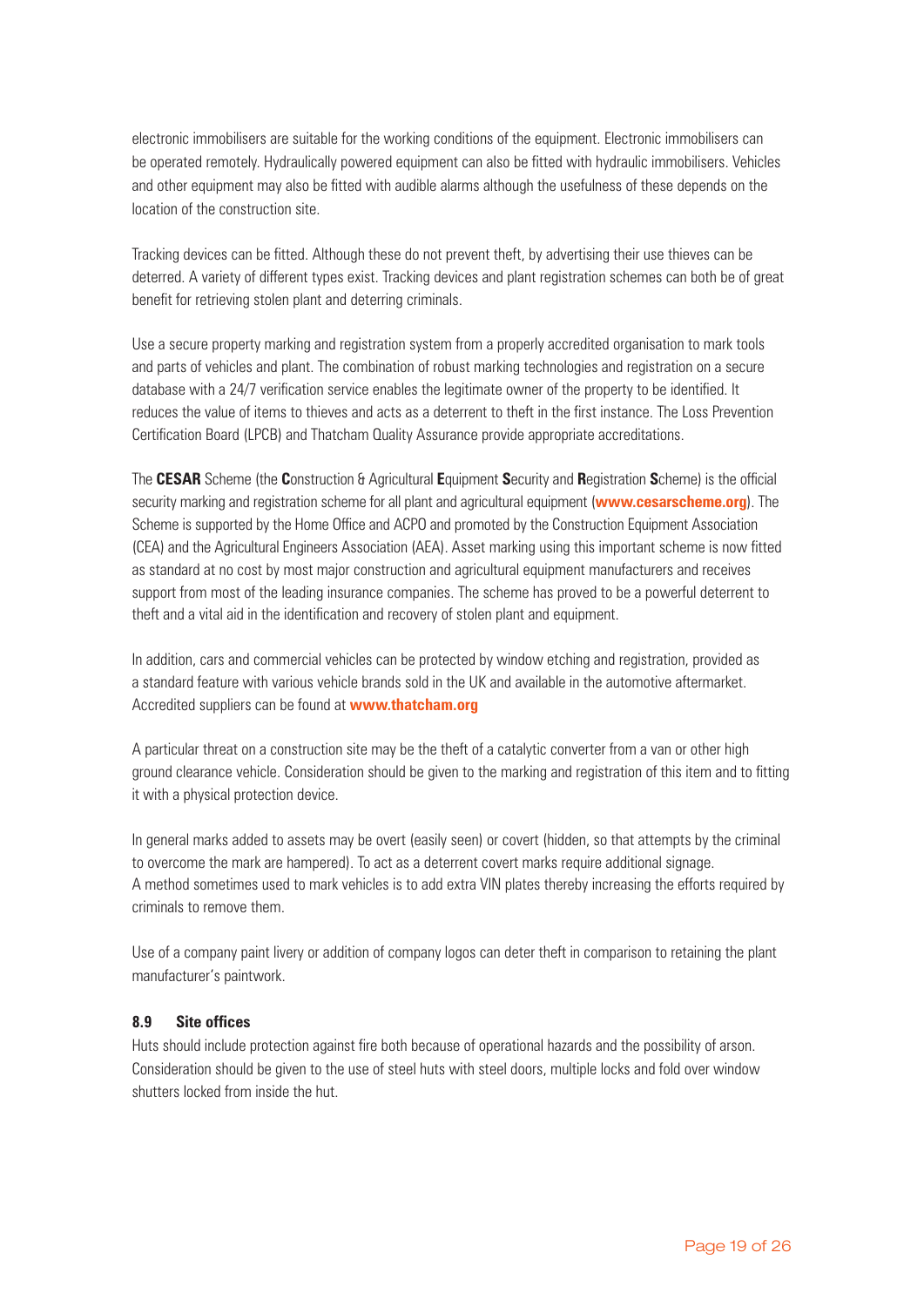#### **8.10 Protection of existing / completed property**



For construction work involving alterations to existing buildings it is important to consider the security implications affecting those buildings.

When handover of a construction site is delayed or other buildings on site are vacated during construction it may be appropriate to consider the securing of buildings by security doors and screens. Temporary alarm systems can also be used. Vacant or void property security companies specialise in provision of this type of security.

#### **8.11 Small tools**

Steel tool vaults with shielded padlocks can be used for storage of tools. Ensure that these vaults cannot be removed in their entirety.

### **8.12 Materials and fuel**

Thieves can sell all building materials fairly easily but metals and fuel are particularly high value targets. Ensuring that metals such as cable and copper tubing are hidden from view and stored in locked containers is recommended. Likewise fuel stores should be protected as well as fuel in vehicles.

#### **8.13 Police Liaison**

A number of different activities could cause disruption to a construction site and increase the likelihood of a security risk. Good liaison with the local police can alert site managers to potential problems. Examples could be crowd trouble at local sporting events, political demonstrations, etc. These are just part of the environment and not related directly to the construction. Where the construction site itself may the target of activists (e.g. animal rights or environmentalists) then greater liaison is recommended along with the engagement of expert consultants.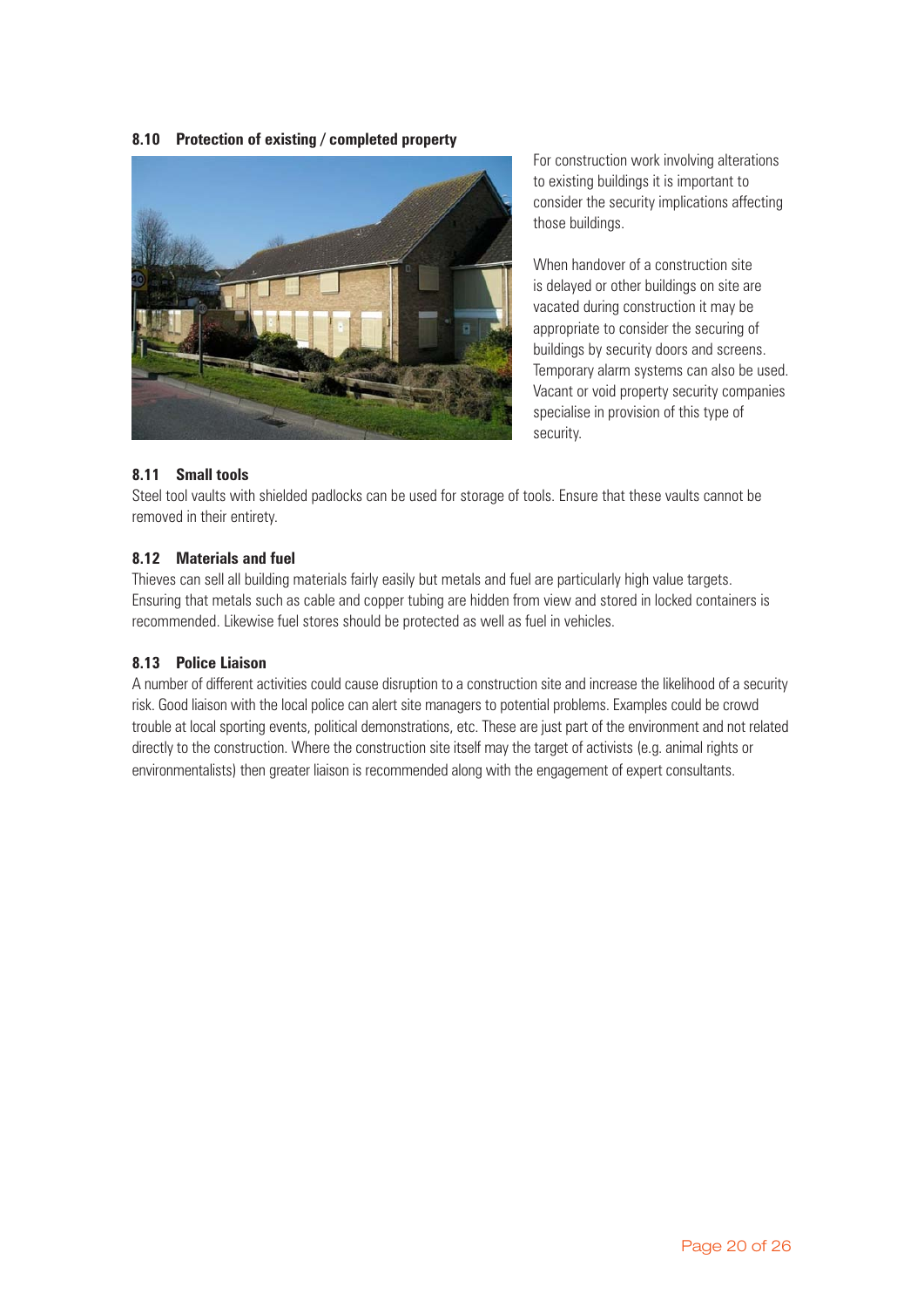# 9. Bibliography

# **9.1 Referenced Documents**

Computer Misuse Act, 1990 Construction (Design and Management) Regulations, 2007 Data Protection Act, 1998 Occupiers Liability Act, 1984 Private Security Industry Act, 2001

# **9.2 Further Reading**

# **9.2.1 Recommendations from BSIA**

The BSIA publish a large number of guides related to Access Control, Property Marking, CCTV, Physical Security Equipment, Intrusion Alarms, Security Guarding and many other areas of security.

For further information refer to www.bsia.co.uk/publications

# **9.2.2 Other Guides**

Plant and Equipment Theft: A Practical Guide, 2007, The Off-highway Plant and Equipment Research Centre (OPERC)

### **9.2.3 Risk Management – Risk Assessment Techniques**

### • **BS EN 31010:2010:**

Risk management. Risk assessment techniques.

### **9.2.4 Fencing**

### • **BS 1722 series, including:**

Fences - Specification for chain link fences. Steel wire and wire products for fences. Zinc - and zinc-alloy - coated steel barbed wire. Specification for strained wire and wire mesh netting fences. Specification for electric security fences. Design, installation and maintenance. Steel wire and wire products for fences. Steel wire welded panels. For fencing.

# **9.2.5 Locks and Key Systems**

### • **BS 7984:2008:**

Key-holding and response services. Code of practice.

### • **BS 3621:2007+A1:2009:**

Thief resistant lock assembly. Key egress.

### • **BS EN 12320:**

Building Hardware. Padlock and padlock fittings. Requirements and test methods.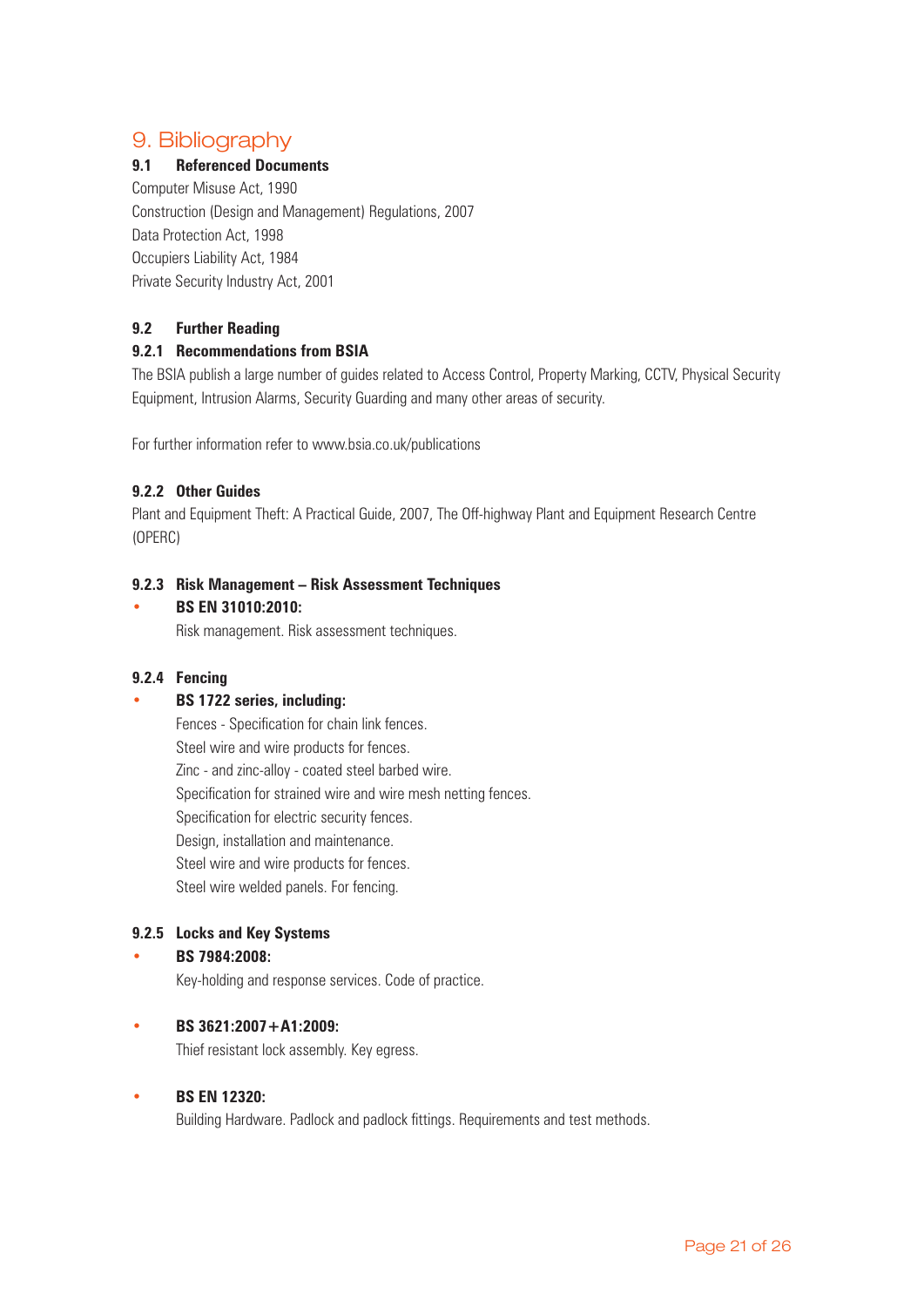# **9.2.6 CCTV Systems**

### • **BS EN50132 series:**

Locally controlled CCTV systems for use in security applications.

### • **BS 8418:2010**

Remotely monitored and detector-activated CCTV systems.

### • **BS 8495:2007**

Code of Practice for Digital CCTV recording systems for the purpose of image export to be used as evidence.

### **9.2.7 Access Control Systems**

• BS EN 50133 series: Access Control

### **9.2.8 Alarm Systems**

• PD 6662 (including BS EN 50131 series, BS 8243, DD 263) Alarm systems. Intrusion and hold-up systems.

### **9.2.9 Security Guarding**

- BS7499:2007 Static site guarding and mobile patrol services. Code of practice.
- BS7958:2009 CCTV Management and operation. Code of practice.

### **Acknowledgements**

The Security Consultancies section of the BSIA acknowledge the input to this guide made by Henrik Kiertzner of KRS Consulting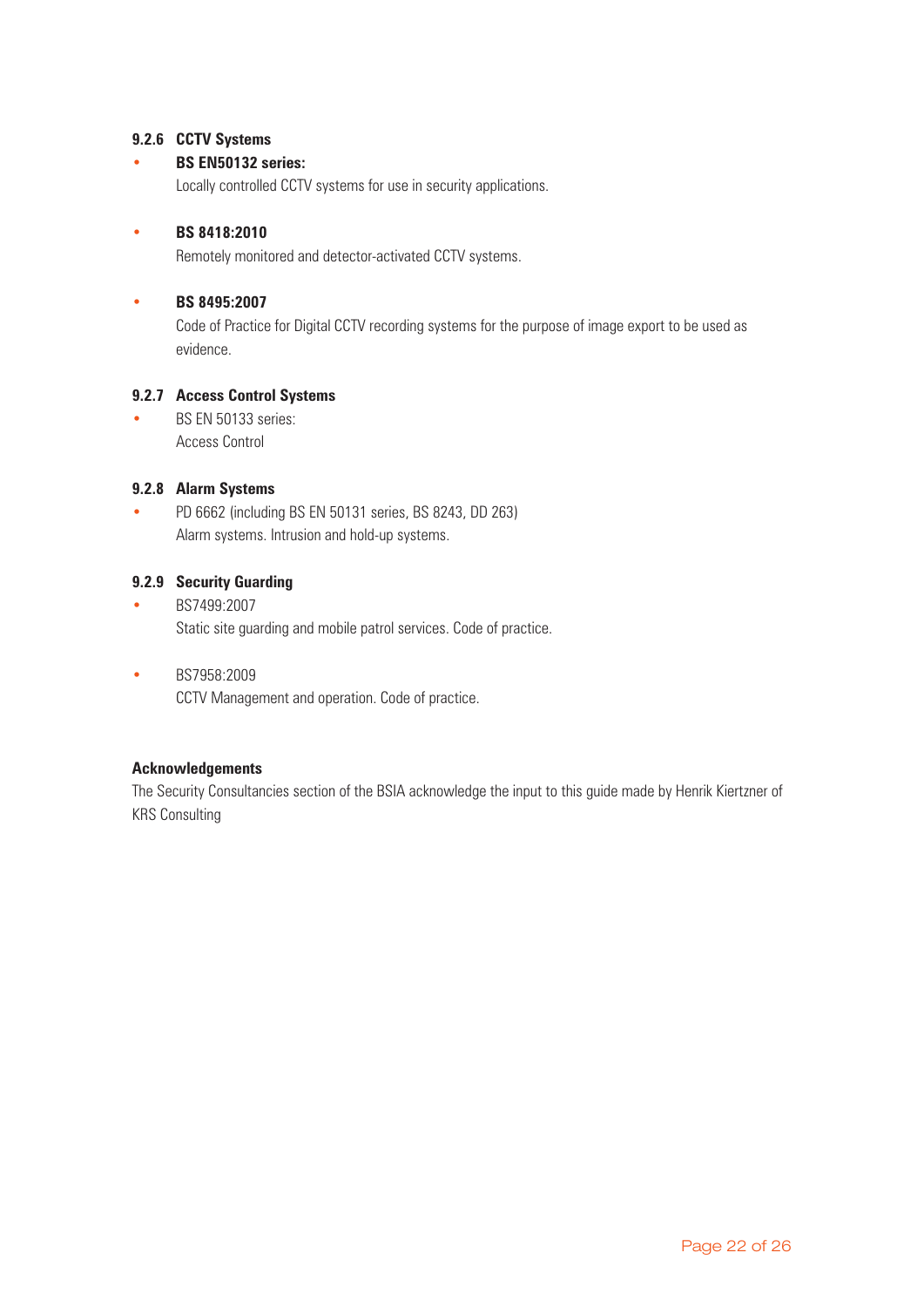# Construction site security checklist

This checklist is designed as a tool to help conduct a crime risk assessment for construction businesses. It is intended to help identify internal and external crime risks at construction sites and the buildings associated with a construction business, and to make suggestions for improvement if needed. The checklist may be adapted for individual needs.

| No. | <b>Item</b>                                                                                                                                                    | <b>Yes</b> | <b>No</b> | <b>Further</b> |
|-----|----------------------------------------------------------------------------------------------------------------------------------------------------------------|------------|-----------|----------------|
|     |                                                                                                                                                                |            |           | action         |
|     | <b>CRIME PREVENTION COORDINATION</b>                                                                                                                           |            |           | needed         |
| 01  | Has a crime prevention coordinator been designated?                                                                                                            |            |           |                |
|     | This should be someone that can serve as the direct liaison with the Police<br>$\bullet$                                                                       |            |           |                |
|     | This person should be someone with management level communication such as the<br>٠                                                                             |            |           |                |
|     | Project Director or construction manager                                                                                                                       |            |           |                |
|     | All construction site losses should be reported immediately                                                                                                    |            |           |                |
| 02  | Do you have the names and contact numbers for responsible persons during                                                                                       |            |           |                |
|     | non-working hours?                                                                                                                                             |            |           |                |
|     | <b>ASSET AND PROPERTY IDENTIFICATION</b>                                                                                                                       |            |           |                |
| 03  | Are all assets on the construction site marked?                                                                                                                |            |           |                |
|     | Suggestions:                                                                                                                                                   |            |           |                |
|     | Identification number                                                                                                                                          |            |           |                |
|     | Corporate logo or spray paint of a distinct colour displayed<br>٠<br>Large equipment or plant should be marked in two prominent places and one additional<br>۰ |            |           |                |
|     | covert place.                                                                                                                                                  |            |           |                |
| 04  | Have all tools, equipment, and machinery been identified and asset registered?                                                                                 |            |           |                |
|     |                                                                                                                                                                |            |           |                |
|     | This should include: Make, Model, Serial number, Owner applied Identification number, and                                                                      |            |           |                |
|     | Value of each item.                                                                                                                                            |            |           |                |
| 05  | Do all employees have their personal property (e.g. tools) marked with their                                                                                   |            |           |                |
|     | own unique identification number?                                                                                                                              |            |           |                |
| 06  | Is there signage to indicate that all assets on the construction site have been                                                                                |            |           |                |
|     | marked and registered?                                                                                                                                         |            |           |                |
|     | <b>INVENTORY CONTROL</b>                                                                                                                                       |            |           |                |
| 07  | Have procedures been established for checking material on and off the con-                                                                                     |            |           |                |
|     | struction site?                                                                                                                                                |            |           |                |
| 08  | Are there processes for maintaining inventory control of all materials and tools                                                                               |            |           |                |
|     | delivered to site?                                                                                                                                             |            |           |                |
|     |                                                                                                                                                                |            |           |                |
|     | Each invoice/delivery note should be carefully checked for accuracy. Shortages or overages                                                                     |            |           |                |
|     | must be reported.                                                                                                                                              |            |           |                |
| 09  | Are materials and equipment checked frequently?                                                                                                                |            |           |                |
| 10  | Has a member of staff been made responsible for supervising waste disposal?                                                                                    |            |           |                |
|     |                                                                                                                                                                |            |           |                |
|     | Remove empty crates and cartons as soon as possible. This helps to eliminate the possibility                                                                   |            |           |                |
|     | of tools, materials and equipment being hidden and carried off of the construction site.                                                                       |            |           |                |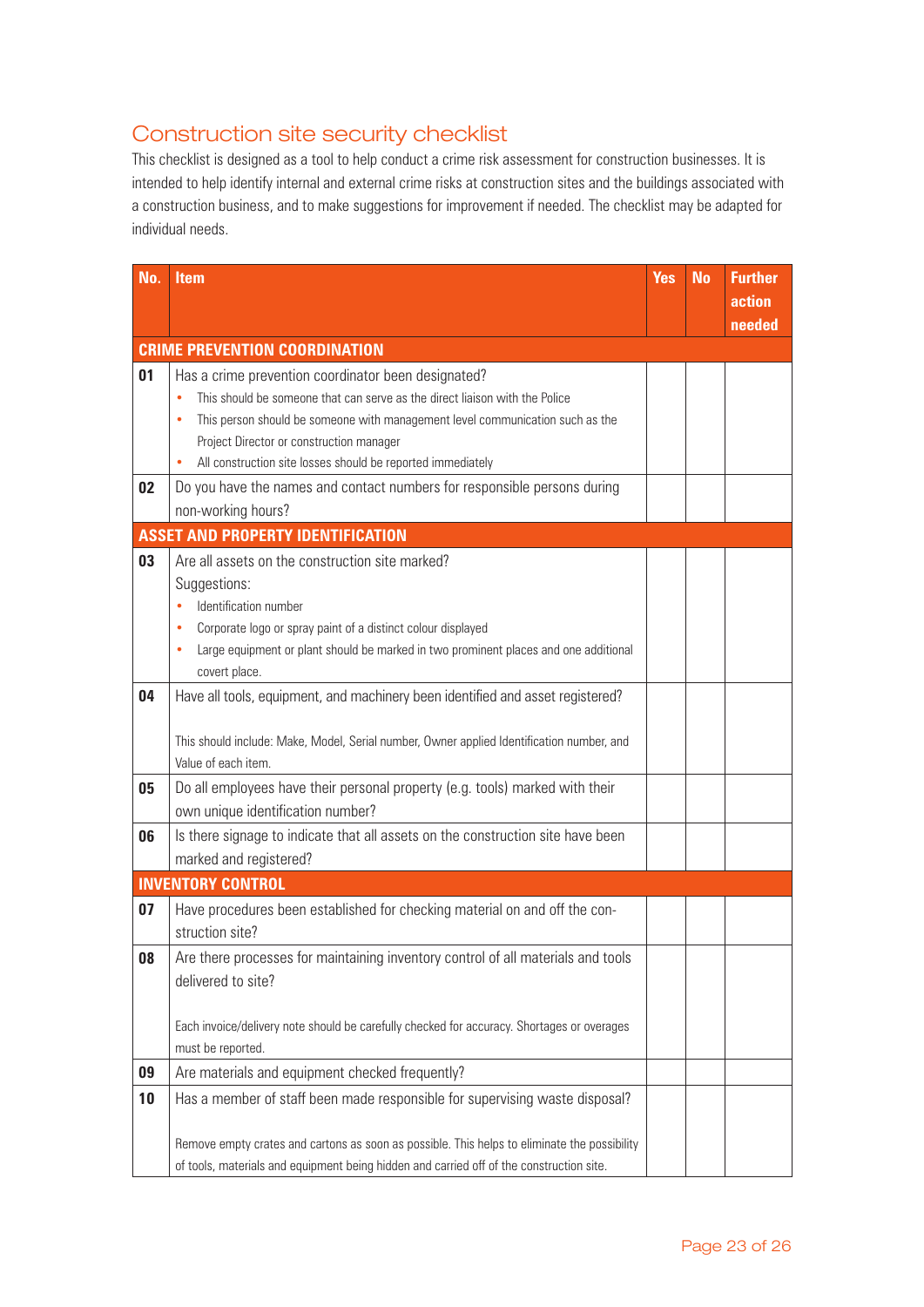| No. | <b>Item</b>                                                                                                                                                                                  | <b>Yes</b> | <b>No</b> | <b>Further</b> |
|-----|----------------------------------------------------------------------------------------------------------------------------------------------------------------------------------------------|------------|-----------|----------------|
|     |                                                                                                                                                                                              |            |           | action         |
| 11  | Are keys issued to authorised persons only and issue records maintained?                                                                                                                     |            |           | needed         |
|     |                                                                                                                                                                                              |            |           |                |
| 12  | Are spare keys secured in a location with limited access?                                                                                                                                    |            |           |                |
| 13  | Have all key control numbers been removed from the padlocks?                                                                                                                                 |            |           |                |
|     | <b>INTERNAL THEFT</b>                                                                                                                                                                        |            |           |                |
| 14  | Has a policy on employee theft been established and are employees/contrac-                                                                                                                   |            |           |                |
|     | tors aware of the policy?                                                                                                                                                                    |            |           |                |
|     | Information should be posted prominently.                                                                                                                                                    |            |           |                |
| 15  | Is there a tool check-in and check-out system?                                                                                                                                               |            |           |                |
|     |                                                                                                                                                                                              |            |           |                |
|     | Record data on individuals responsible for specific tools. Include date, what was taken<br>۰                                                                                                 |            |           |                |
|     | and by whom.                                                                                                                                                                                 |            |           |                |
|     | Secure tools stores at all times.                                                                                                                                                            |            |           |                |
|     | <b>SITE SECURITY</b>                                                                                                                                                                         |            |           |                |
| 16  | Is there a security fence/boundary                                                                                                                                                           |            |           |                |
|     |                                                                                                                                                                                              |            |           |                |
|     | Type of fence; Heras temporary fence/Closeboard/Chain-link/Steel-mesh/palisade/wall/other<br>۰                                                                                               |            |           |                |
|     | The fence line should be clear of shrubbery, equipment, or buildings to eliminate possible<br>۰                                                                                              |            |           |                |
|     | hiding places.                                                                                                                                                                               |            |           |                |
|     | Employees should either park their personal vehicles outside the fence or have a specifi-<br>۰<br>cally designated parking area within the site to minimize the theft of tools, material and |            |           |                |
|     | equipment.                                                                                                                                                                                   |            |           |                |
| 17  | Is the fence inspected regularly?                                                                                                                                                            |            |           |                |
|     |                                                                                                                                                                                              |            |           |                |
|     | Make sure that there are no holes or weak spots.<br>٠                                                                                                                                        |            |           |                |
|     | Check areas under the fence to ensure that offenders haven't gained entry underneath                                                                                                         |            |           |                |
|     | the fence                                                                                                                                                                                    |            |           |                |
| 18  | Are "No Trespassing" signs displayed in a prominent place on the fencing or the                                                                                                              |            |           |                |
|     | perimeter of the construction site?                                                                                                                                                          |            |           |                |
| 19  | Have gates been kept to a minimum?                                                                                                                                                           |            |           |                |
|     | How many?                                                                                                                                                                                    |            |           |                |
| 20  | Are gates closed and secured at night and during weekends?                                                                                                                                   |            |           |                |
| 21  | Are there two sets of gates operated in an "airlock" system?                                                                                                                                 |            |           |                |
| 22  | Are drivers of unrecognized vehicles challenged and confirmation sought that                                                                                                                 |            |           |                |
|     | they should be on site?                                                                                                                                                                      |            |           |                |
| 23  | Are manned guards used to check vehicles entering and leaving the                                                                                                                            |            |           |                |
|     | construction site?                                                                                                                                                                           |            |           |                |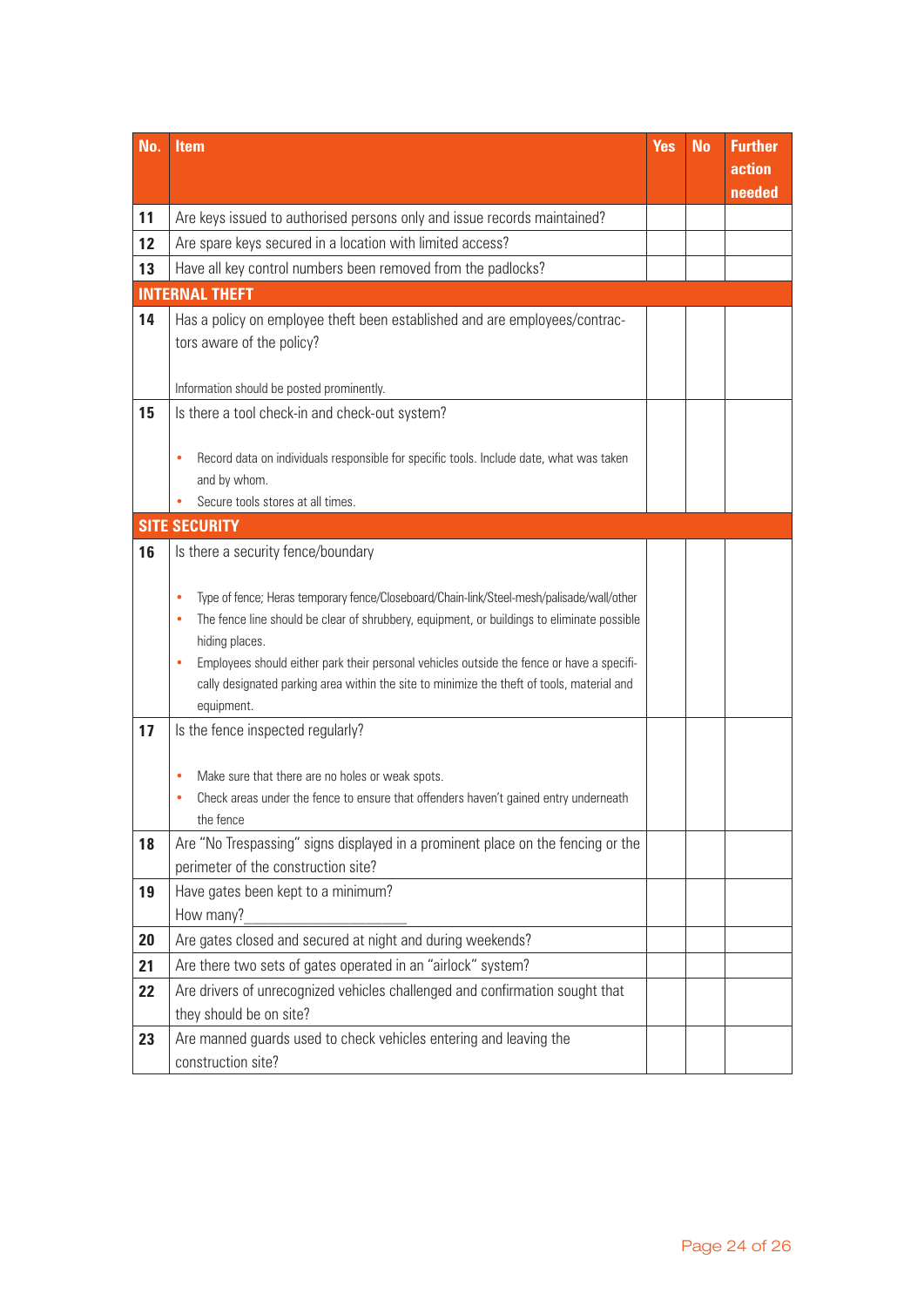| No.         | <b>Item</b>                                                                                           | <b>Yes</b> | <b>No</b> | <b>Further</b><br>action |
|-------------|-------------------------------------------------------------------------------------------------------|------------|-----------|--------------------------|
|             |                                                                                                       |            |           | needed                   |
| 24          | Are there storage containers or fenced areas provided for tools, plant and                            |            |           |                          |
|             | equipment?                                                                                            |            |           |                          |
|             |                                                                                                       |            |           |                          |
|             | Heavy plant should be placed in front of storage shed doors to enhance security.<br>$\bullet$         |            |           |                          |
|             | Doors of storage containers facing toward the perimeter of the construction site so that<br>$\bullet$ |            |           |                          |
| 25          | they are easily observed.                                                                             |            |           |                          |
|             | Are vehicles locked and ignition keys removed?                                                        |            |           |                          |
| 26          | Are large items of plant, equipment and other machinery disabled?                                     |            |           |                          |
|             | Remove spark plugs or disconnect batteries<br>$\bullet$                                               |            |           |                          |
|             | Install a hidden cut-out switch                                                                       |            |           |                          |
| 27          | Are metal shields or screens utilized on windows to reduce vandalism?                                 |            |           |                          |
| 28          | Are fuel supplies, including vehicle and plant fuel caps secured?                                     |            |           |                          |
| 29          | Are blades and buckets of earth moving equipment dropped to the ground to                             |            |           |                          |
|             | make it difficult to move?                                                                            |            |           |                          |
| 30          | Is equipment parked so that it is obvious if something is missing?                                    |            |           |                          |
|             |                                                                                                       |            |           |                          |
|             | Use designated or marked areas                                                                        |            |           |                          |
| 31          | Are there tracking devices on large equipment and plant?                                              |            |           |                          |
| 32          | Are there access control measures in place for contractors and visitors to site?                      |            |           |                          |
|             |                                                                                                       |            |           |                          |
|             | Type of access control - Turnstiles/pass gates/biometric/PIN/Card or token                            |            |           |                          |
| 33          | Are there adequate control measures in place for the management and control                           |            |           |                          |
|             | of passes and tokens?                                                                                 |            |           |                          |
| <b>CCTV</b> |                                                                                                       |            |           |                          |
| 34          | Has CCTV been installed on site?                                                                      |            |           |                          |
| 35          | Has an Operational Requirement (OR) for the CCTV been produced?                                       |            |           |                          |
|             | The OR should specify the areas to be covered by CCTV (Access Points, Fence Lines,<br>٠               |            |           |                          |
|             | Equipment Stores, Office areas)                                                                       |            |           |                          |
|             | The OR should specify the image type:<br>٠                                                            |            |           |                          |
|             | Monitor<br>$\bullet$                                                                                  |            |           |                          |
|             | Detect<br>$\bullet$                                                                                   |            |           |                          |
|             | Recognise<br>٠                                                                                        |            |           |                          |
|             | Identify<br>٠                                                                                         |            |           |                          |